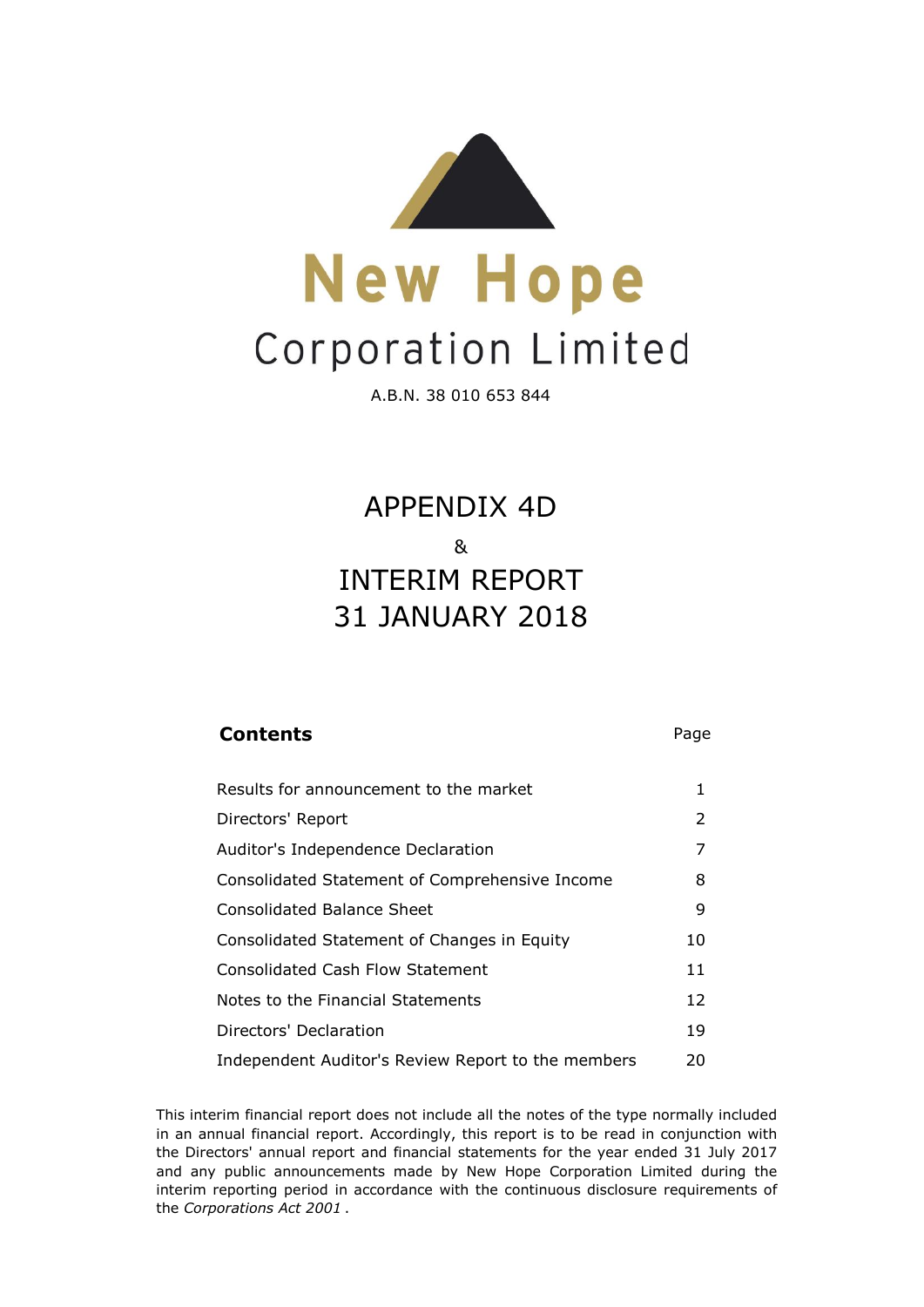# **Results for announcement to the market**

|                                                                                        | 31 January<br>2018<br>\$000 | 31 January<br>2017<br>\$000 | % Change          |
|----------------------------------------------------------------------------------------|-----------------------------|-----------------------------|-------------------|
| Revenue from operations                                                                | 509,382                     | 374,620                     | $+ 36%$           |
| Profit before income tax                                                               | 165,152                     | 99,359                      | 66%<br>$+$        |
| Profit before income tax and non regular items                                         | 165,152                     | 79,904                      | 107%<br>$\ddot{}$ |
| Non regular items after tax                                                            |                             | 13,483                      | 100%              |
| Profit after income tax before non regular items                                       | 115,592                     | 54,876                      | 111%<br>$+$       |
| Profit after income tax and non regular items                                          | 115,592                     | 68,359                      | 69%<br>$\ddot{}$  |
| Profit after income tax and non regular items attributable to New<br>Hope shareholders | 115,592                     | 68,357                      | 69%<br>$+$        |
| Earnings per share before non regular items (cents)                                    | 13.9                        | 6.6                         | 111%<br>$+$       |
| Earnings per share (cents)                                                             | 13.9                        | 8.2                         | 70%<br>$+$        |
| Net tangible asset backing per ordinary share                                          | 222.6                       | 210.4                       | $+ 6\%$           |
| Interim dividend declared - 100% franked<br>(Record date: 17 April 2018)               | 6.0                         | 4.0                         | 50%               |

Non regular items are not defined by IFRS and are a non-GAAP measure. A reconciliation can be found on page 2 of the Interim Report.

## **Highlights**

- Significant increase in export thermal coal prices during the period;
- Strong profit and cash contribution from Bengalla;
- Production stable compared to prior corresponding period;
- Increase in net profit after tax before non regular items by 111% compared to the prior corresponding period;
- An increase of 73% in operating cashflows for the period to \$206.7 million;
- The acquisition of Burton infrastructure assets in Central Queensland to facilitate the development of the Lenton Project.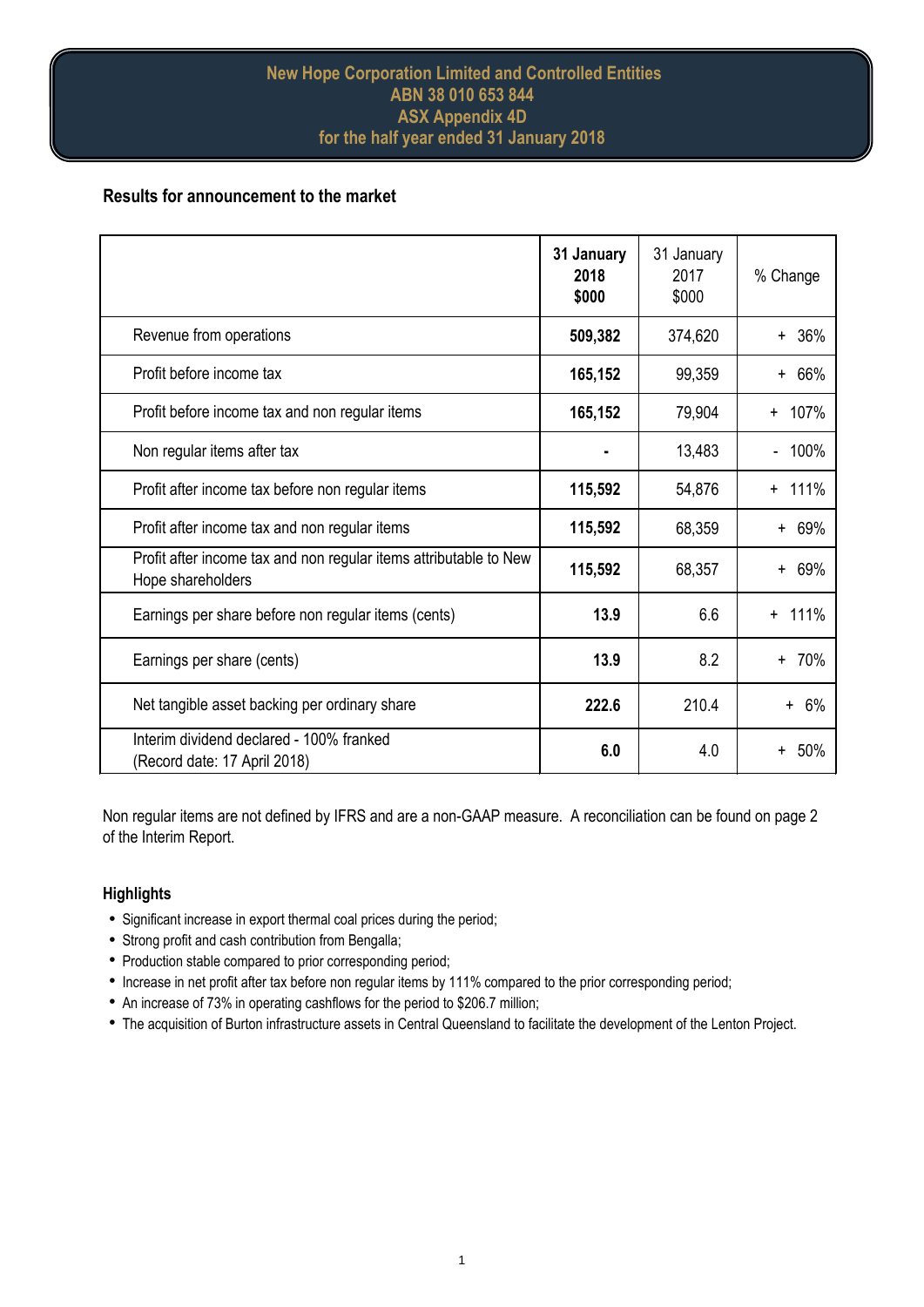The Directors present their report on the consolidated entity consisting of New Hope Corporation Limited and its controlled entities.

#### **Directors**

The following persons were Directors of New Hope Corporation Limited during the whole of the half year and up to the date of this report.

Mr R.D. Millner Mr T.J. Barlow Mr W.H. Grant Mr T.C. Millner Ms S.J. Palmer Mr I.M. Williams Mr S.O. Stephan

|                                                                               | <b>Note</b>    | January<br>2018<br>\$000 | January<br>2017<br>\$000 | %<br>Change |
|-------------------------------------------------------------------------------|----------------|--------------------------|--------------------------|-------------|
| <b>Consolidated results</b>                                                   |                |                          |                          |             |
| Revenue from operations                                                       |                | 509,382                  | 374,620                  | $+36%$      |
| Profit before income tax (before non regular items) *                         |                | 165,152                  | 79,904                   | $+107%$     |
| Recovery of prior period below rail access charge                             | $\overline{2}$ |                          | 19,908                   |             |
| Impairment of available for sale investments                                  |                |                          | (453)                    |             |
| Profit before income tax (after non regular items)                            |                | 165,152                  | 99,359                   | $+66%$      |
| Profit from ordinary activities after income tax (before non regular items) * |                | 115,592                  | 54,876                   | $+111%$     |
| Recovery of prior period below rail access charge                             |                |                          | 13,936                   |             |
| Impairment of available for sale investments                                  |                |                          | (453)                    |             |
| Profit from ordinary activities after income tax (after non regular items)    |                | 115,592                  | 68,359                   | $+69%$      |
| Non-controlling interests                                                     |                |                          | (2)                      |             |
| Profit attributable to New Hope Shareholders                                  |                | 115,592                  | 68,357                   |             |
|                                                                               |                | January                  | January                  |             |
|                                                                               |                | 2018                     | 2017                     |             |
| Basic earnings per share (cents) (before non regular items) *                 |                | 13.9                     | 6.6                      | $+111%$     |
| Recovery of prior period below rail access charge                             | $\overline{2}$ |                          | 1.7                      |             |
| Impairment of available for sale investments                                  |                |                          | (0.1)                    |             |
| Basic earnings per share (cents) (after non regular items)                    |                | 13.9                     | 8.2                      | $+70%$      |

\* The profit before non regular items and the earnings per share before non regular items contained within this Directors' Report have not been audited or reviewed in accordance with Australian Auditing Standards.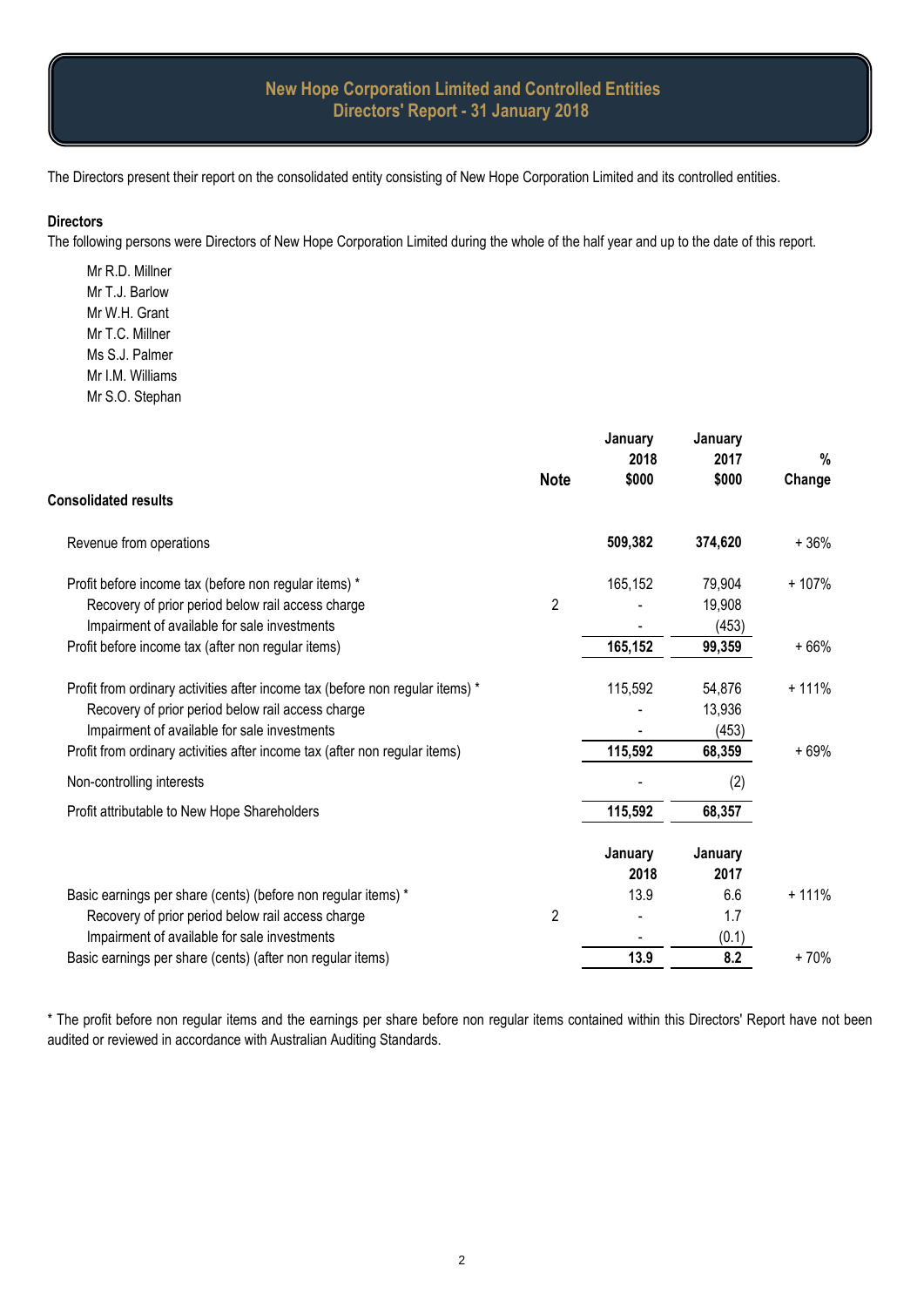#### **Review of Operations**

New Hope Corporation Limited (New Hope) recorded a net profit after tax of \$115.6 million (comprising \$57.3 million from Queensland coal operations, \$58.7 million from New South Wales coal operations and a net loss of \$ 0.4 million from oil and gas operations). This result represents an increase of 111% on the \$54.9 million (net profit after tax and before non-regular items) recorded in the six months to January 2017.

Before non-regular items, basic earnings for the six months ended 31 January 2018 were 13.9 cents per share compared to 6.6 cents per share for the previous corresponding period. After non-regular items, basic earnings per share for the six months ended 31 January 2018 were 13.9 cents against 8.2 cents.

During the six months ended 31 January 2018, New Hope generated a strong cash operating surplus of \$207 million (before interest and tax), an increase of 63% on the prior corresponding period.

Directors have declared a fully franked interim dividend of 6.0 cents per share (2017: 4.0 cents per share) to be paid on 1 May 2018 to shareholders registered as at 17 April 2018.

The operating result before non-regular items for the first six months of the 2018 financial year was underpinned by:

- Stable production volumes from operated sites and the Bengalla Joint Venture;
- Significant increases in realised \$A thermal coal prices; and
- Increased oil production and improved realised pricing on oil sales.

#### **MINING OPERATIONS**

New Hope's two operated mines in South East Queensland (New Acland and Jeebropilly) combined to produce 2.5 million tonnes of saleable coal during the six months ended 31 January 2018. Bengalla (New Hope's 40% interest) produced 1.9 million tonnes for the six months, giving total group production of 4.4 million tonnes, in line with the prior corresponding period.

Total sales for the six months to 31 January 2018 were 4.4 million tonnes, a 10% increase on the prior corresponding period.

#### **New Acland Coal Mine**

The New Acland operation produced 4.5 million tonnes of raw coal during the first six months, an increase of 0.7% on the prior corresponding period.

Saleable coal from New Acland was 2.2 million tonnes, 7.0% lower than the prior period. This reduction was due mainly to product coal stockpile limits being reached and the inability to increase railings to alleviate the high stock levels.

Key activities for the period included:

- A continued focus on health and safety with particular emphasis on safety leadership and personal risk management;
- Optimisation of Stage 2 coal resource areas with a view to prolonging Stage 2 operations;
- Improvements to train weighing system to allow better management of train payloads;
- i Upgrade of the Wetalla recycled water supply system to more efficiently utilise this water across the operation; and
- Completion of two access roads to the north of the mine to reduce Stage 3 critical path constraints.

#### **West Moreton Operations**

Jeebropilly produced 0.3 million tonnes of product during the period, in line with the previous period. The operation is now preparing for the end of mine life which will occur in the next 18 months.

Rehabilitation has now been completed at Chuwar and Oakleigh West with both areas now under monitoring programs. Oakleigh East rehabilitation is expected to commence in the 2019 financial year.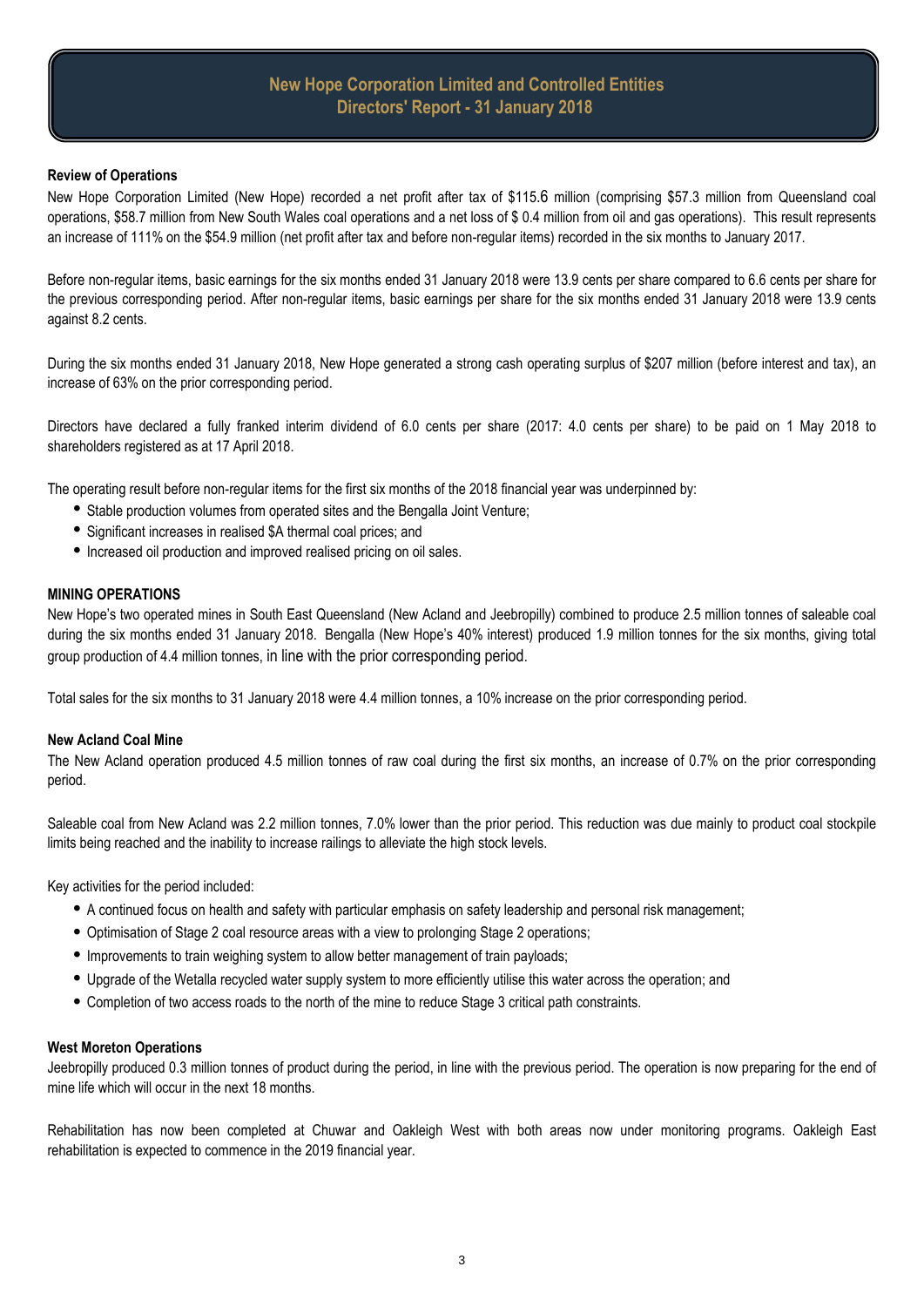#### **New Lenton Joint Venture (New Hope 90%)**

In November 2017 the New Lenton Joint Venture settled the acquisition of the infrastructure and various tenements of the Burton Coal operation from Peabody Energy Australia Coal Pty Ltd. Following the acquisition, work has been focused on the geological assessment of the Burton tenements and developing detailed plans for the re-commissioning of the infrastructure. The joint venture expects to make a decision on the recommencement of mining at Burton later this financial year.

#### **NSW Operations – 40% Owned (Bengalla)**

New Hope's share of saleable coal production for the half year was 1.9 million tonnes, 11% higher than the prior corresonding period. Sales from Bengalla were 1.9 million tonnes, 7% higher than the prior corresponding period. The key activities associated with the operational performance of the Bengalla mine for the half year were:

- Continued focus on operational efficiency and de-bottlenecking of the coal supply chain;
- Finalisation of enterprise agreement negotiations with a new agreement now in place until January 2022; and
- Working with the neighbouring Mt Pleasant operation to manage potential interaction issues.

The Bengalla operation contributed a profit before tax for the half year of \$83.8 million.

#### **QUEENSLAND BULK HANDLING (QBH)**

During the first six months of the financial year, 3.6 million tonnes of coal was exported through the QBH coal terminal at the Port of Brisbane (2017: 3.1 million tonnes).

Key activities at QBH were:

- Continued focus on health and safety with the site now over 5 years lost time injury (LTI) free;
- Significant refurbished works completed on some critical infrastructure;
- Implementation of remote train unloading system; and
- Facilitated increased throughput from customers through flexible capacity arrangements.

#### **EXPLORATION AND DEVELOPMENT PROJECTS**

During the period, drilling activity focused on New Acland, Lenton and the recently acquired Burton tenements, with 61 holes drilled for a total of 7,294 metres.

Geological focus was on delineation of resources adjacent to current pits at the New Acland Mine and development and implementation of a geological program to enable mining to commence on the recently acquired Burton tenements.

#### **New Acland (ML's 50216, 50170 and MDL244)**

On 14 February 2018, the Company was advised by the Queensland Department of Environment and Science that it had refused its application to amend the Environmental Authority (EA) for the New Acland Coal Mine Stage Three Project. The reasons for this decision have been formally requested.

The Company has initiated a Judicial Review of the Land Court recommendation. This matter has now been listed for a five day hearing commencing 19 March 2018 in the Supreme Court.

The full geological model was updated with the latest coal quality, structure and gravity survey data. Drilling was undertaken to delineate the near pit resources, with particular focus on fault delineation in the north eastern area and the Willaroo area of the deposit.

#### **Bengalla (ML's 1728, 1450, 1729, 1397, 1469, 1711)**

The Bengalla coal quality and structural model was completed, with further work underway in respect of bore core unification and simulation of the quality data.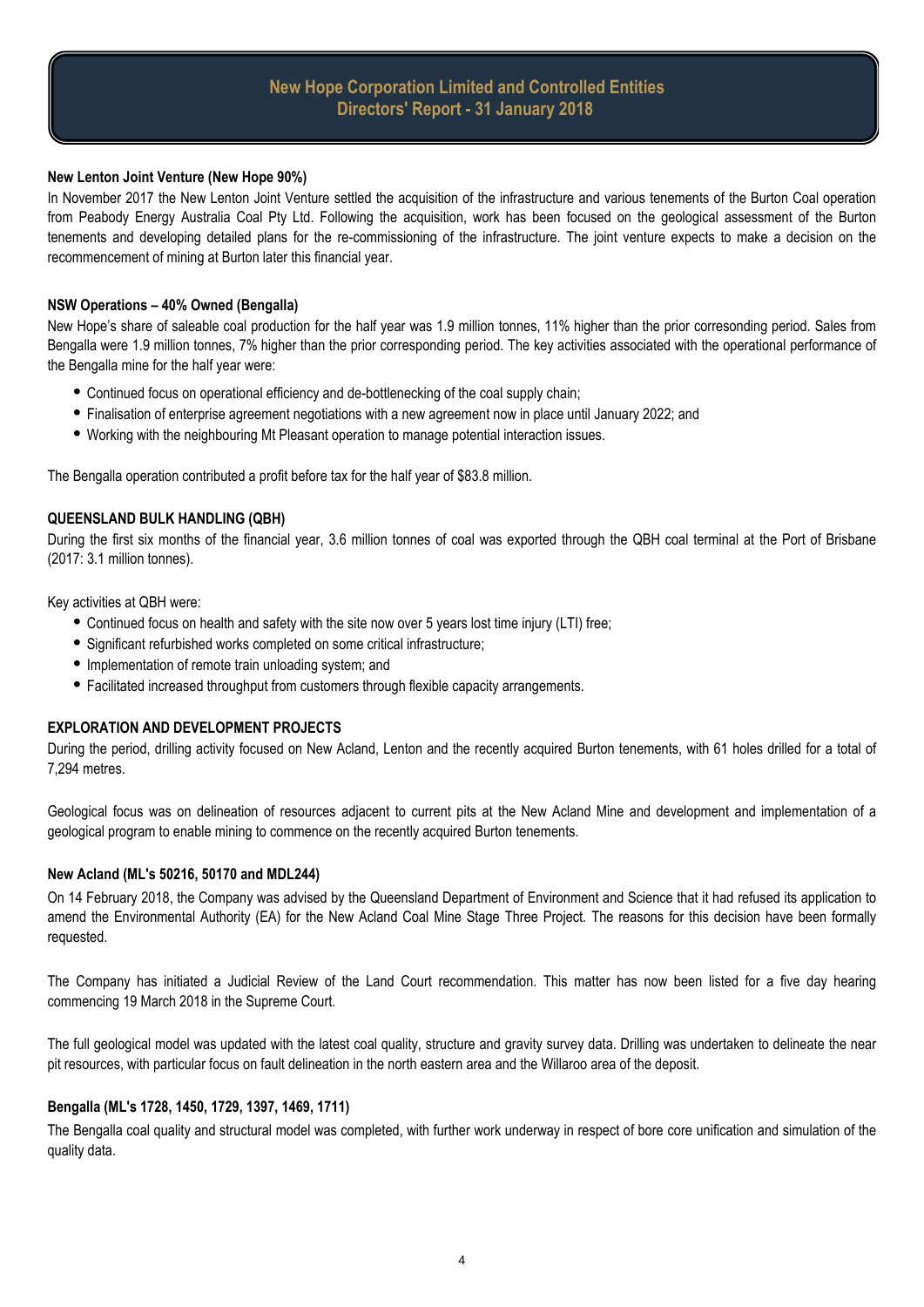#### **Lenton Joint Venture Burton Mine**

Drilling commenced in late November on New Lenton targeting oxidation limit, quality and seam structure. A review of the existing 19 groundwater monitoring holes identified an additional ten monitoring bores are required to support the Associated Water Licence application, and drilling has since commenced on this program.

Structural and coal quality drilling commenced on the Burton tenements.

#### **North Surat Project**

Work continued throughout the period on both reviewing the geological data and the concept mining study.

Database validations of the Collingwood Project have commenced with initial work focussed on seam correlation in the northern portion of EPC640.

#### **Mineral Tenements**

A review was undertaken of all the mineral tenures to rationalise the tenure and develop an updated forward plan.

#### **PASTORAL OPERATIONS**

The breeding operation at the end of the period is now well established with breeder numbers at 2,153. A total of 1,670 calves had been branded at the end of the period.

The cropping operations have produced approximately 9,000 tonnes of silage which has been sold to local feed lots for delivery in March.

A series of clearing sales of surplus plant and equipment are almost complete, allowing the rationalisation of the large number of smaller holdings into a single property asset suitable for the current Acland Pastoral Company operation.

#### **OIL AND GAS OPERATIONS**

Oil production totalled 189,339 barrels for the period, a 34% increase on the corresponding period in 2017 of 141,355 barrels. In addition to the acquisition of Kenmore Bodalla in October 2017, well intervention, repair activities and infill drilling of development wells contributed to the increased production to 31 January 2018.

Improving oil prices over the period resulted in realised prices of A\$67 per barrel, up 8% on the previous half year. As a consequence, revenue for the business was \$12.8 million for the half year, an improvement of 45% on the corresponding 2017 period.

Bridgeport continued its focus on reducing operating costs at the Kenmore field production hub progressing towards not normally manned operations at the Bodalla South and Inland fields and undertaking tank inspections and maintenance at the Moonie field for continuing operations.

During the period the following key business activities were undertaken:

- Ten workovers across the operated producing assets contributed to improved production;
- $\bullet$ New infill development wells drilled, cased and suspended as producers at Utopia and Inland;
- $\bullet$ The Obelix 1 exploration well at Jundah was cased and suspended for further testing;
- $\bullet$ An additional interest was acquired in PEP 150 in the Otway basin from Beach Energy, taking Bridgeport's interest to 50%, and enabling Bridgeport to secure the role of operator; and
- $\bullet$ Improved commercial transportation terms were realised across the Company's oil operations as part of newly executed crude oil sales agreements.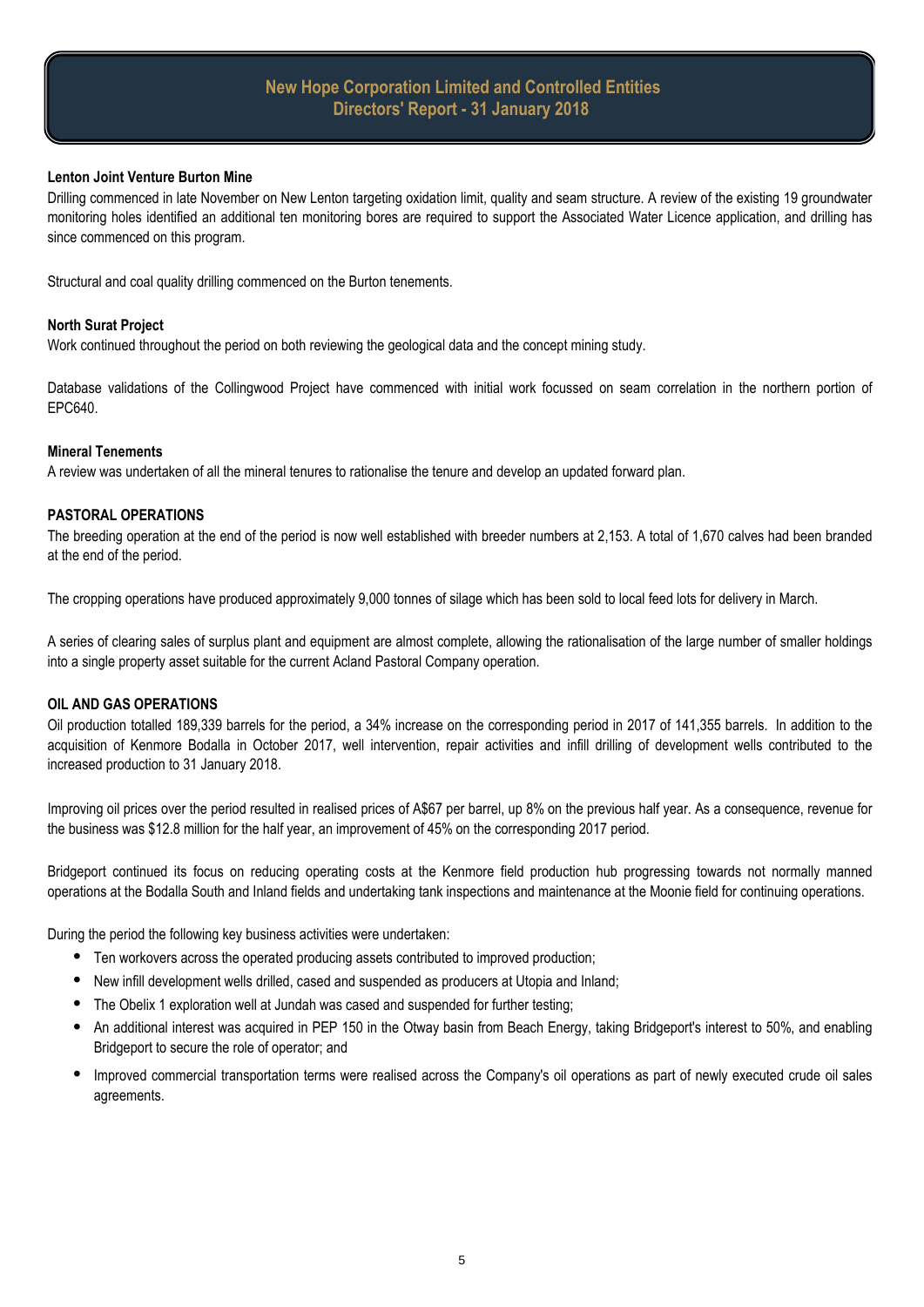#### **OUTLOOK**

Coal operations remain focused on maintaining current production levels and improving safety performance across the group. Improving commodity prices have started to impact upon the cost of both labour and other materials which will require careful cost management over coming periods. The company's focus on maintaining long term relationships through the recent downturn provides a strong competitive advantage as surplus capacity in these markets is consumed.

The company remains fully committed to securing approval for the NAC03 project and is undertaking all necessary works to deliver this outcome. In addition to securing project approvals, management is seeking to extend the life of Stage 2 operations by recovering all viable coal from the Stage 2 lease area.

A project team has been deployed to the Lenton/Burton mine and will focus on preparation of an investment case for recommencement of operations and the associated work required to restore infrastructure to an operating standard.

Oil operations are focused on optimizing production from existing fields to take advantage of improving oil prices. Targeted exploration and development work is planned over the coming year with a view to moving these assets up the value curve.

The Company is well positioned to take advantage of improving commodity prices across both existing operations and development projects. Demand for high quality Australian coal remains strong in Asia, underpinned by ongoing construction of modern, efficient coal fired power stations.

Signed in Sydney this 19th day of March 2018 in accordance with a resolution of directors.

R.D. Millner **Director**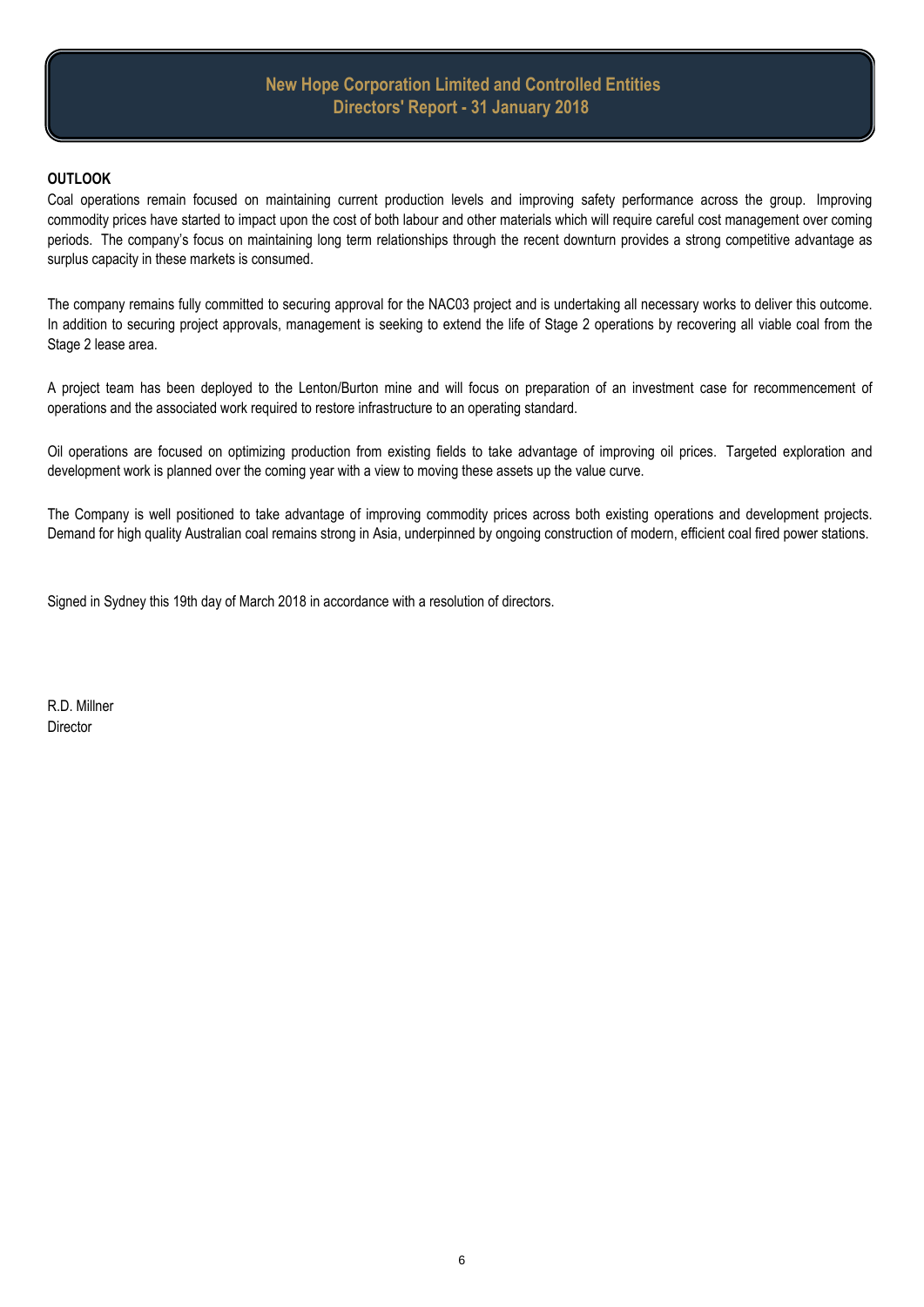# Deloitte.

Deloitte Touche Tohmatsu A.B.N. 74 490 121 060

Riverside Centre Level 23 123 Eagle Street GPO Box 1463 Brisbane QLD 4001 Australia

Tel: +61 (0) 7 3308 7000<br>Fax: +61 (0) 7 3308 7001 www.deloitte.com.au

The Board of Directors New Hope Corporation Limited 3 / 22 Magnolia Drive Brookwater QLD 4300

Monday, 19 March 2018

Dear Board Members

## **Independence Declaration**

In accordance with section 307C of the Corporations Act 2001, I am pleased to provide the following declaration of independence to the directors of New Hope Corporation Limited.

As lead audit partner for the review of the financial statements of New Hope Corporation Limited for the half-year ended 31 January 2018, I declare that to the best of my knowledge and belief, there have been no contraventions of:

- (i) the auditor independence requirements of the *Corporations Act 2001* in relation to the review; and
- (ii) any applicable code of professional conduct in relation to the review

Yours sincerely

DELOITTE TOUCHE TOHMATSU

R D Wanstall Partner Chartered Accountants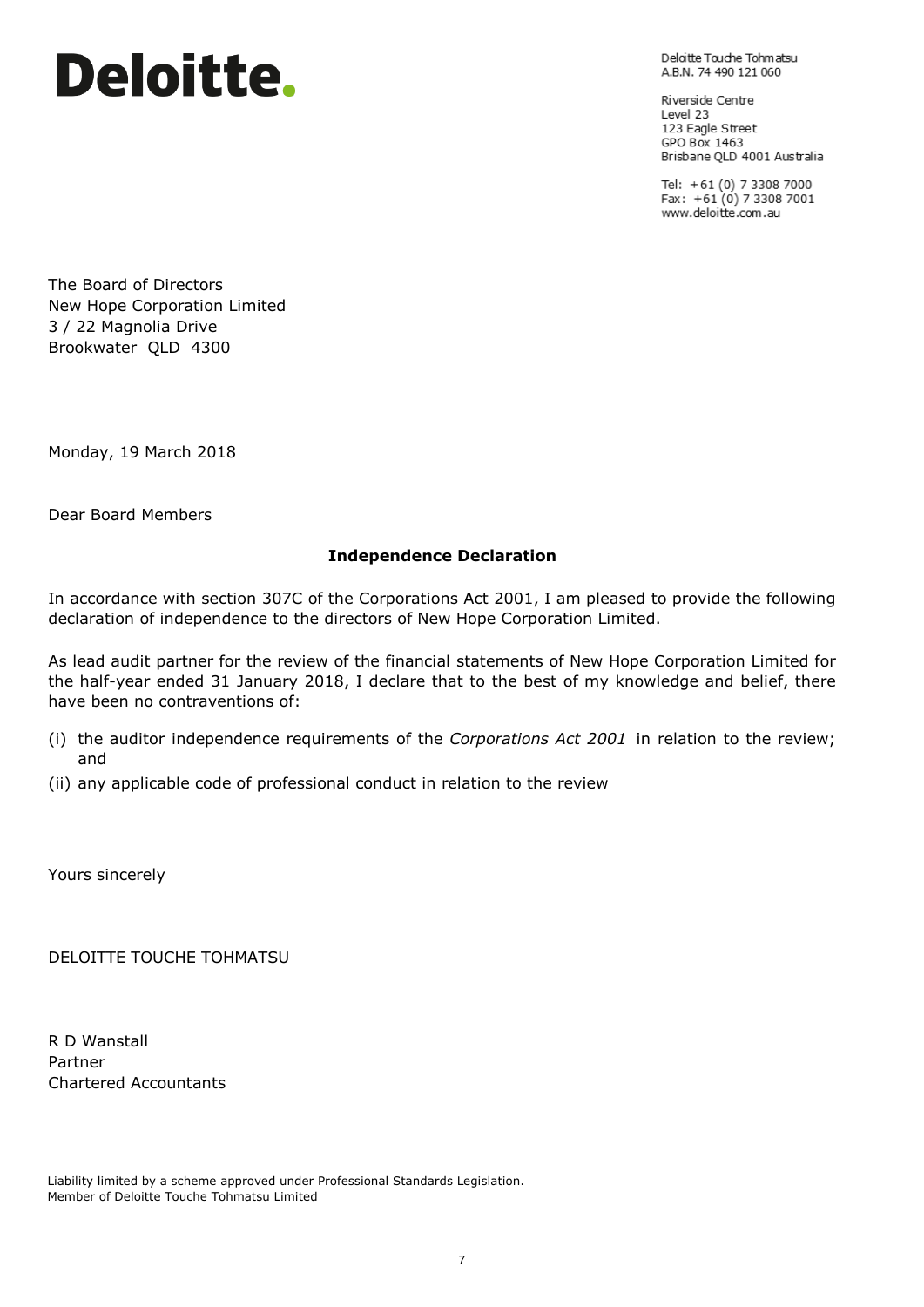# **New Hope Corporation Limited and Controlled Entities Consolidated Statement of Comprehensive Income for the half year ended 31 January 2018**

|                                                                                             |                | 31 January | 31 January |
|---------------------------------------------------------------------------------------------|----------------|------------|------------|
|                                                                                             |                | 2018       | 2017       |
|                                                                                             | <b>Note</b>    | \$000      | \$000      |
| Revenue from operations                                                                     |                | 509,382    | 374,620    |
| Other income                                                                                | $\overline{c}$ | 260        | 21,915     |
|                                                                                             |                | 509,642    | 396,535    |
| <b>Expenses</b>                                                                             |                |            |            |
| Cost of sales                                                                               |                | (249, 560) | (213, 316) |
| Marketing and transportation                                                                |                | (85, 815)  | (74, 944)  |
| Administration                                                                              |                | (5, 721)   | (4, 289)   |
| Other expenses                                                                              |                | (3, 394)   | (4, 174)   |
| Impairment expenses                                                                         |                |            | (453)      |
| Profit before income tax                                                                    |                | 165,152    | 99,359     |
| Income tax expense                                                                          | 3              | (49, 560)  | (31,000)   |
| Profit after income tax                                                                     |                | 115,592    | 68,359     |
| Profit attributable to:                                                                     |                |            |            |
| New Hope Shareholders                                                                       |                | 115,592    | 68,357     |
| Non-controlling interests                                                                   |                |            | 2          |
|                                                                                             |                | 115,592    | 68,359     |
| Other comprehensive income                                                                  |                |            |            |
| Items that may be reclassified to profit and loss:                                          |                |            |            |
| Changes to the fair value of cash flow hedges, net of tax                                   |                | (162)      | 4,988      |
| Transfer to profit and loss - cash flow hedges, net of tax                                  |                | (9,834)    | (115)      |
| Changes to the fair value of available for sale financial assets, net of tax                |                | (275)      |            |
| Exchange differences on translation of foreign operations                                   |                |            | 187        |
| Other comprehensive income for the half year, net of tax                                    |                | (10, 271)  | 5,060      |
| Total comprehensive income                                                                  |                | 105,321    | 73,419     |
| Total comprehensive income attributable to:                                                 |                |            |            |
| New Hope Shareholders                                                                       |                | 105,321    | 73,417     |
| Non-controlling interests                                                                   |                |            | 2          |
|                                                                                             |                | 105,321    | 73,419     |
| Earnings per share for profit attributable to the ordinary equity holders of<br>the Company |                |            |            |

|                            | cents per<br>share | cents per<br>share |
|----------------------------|--------------------|--------------------|
| Basic earnings per share   | 13.9               | 8.2                |
| Diluted earnings per share | 13.9               | 8.2                |

The above Consolidated Statement of Comprehensive Income should be read in conjunction with the accompanying notes.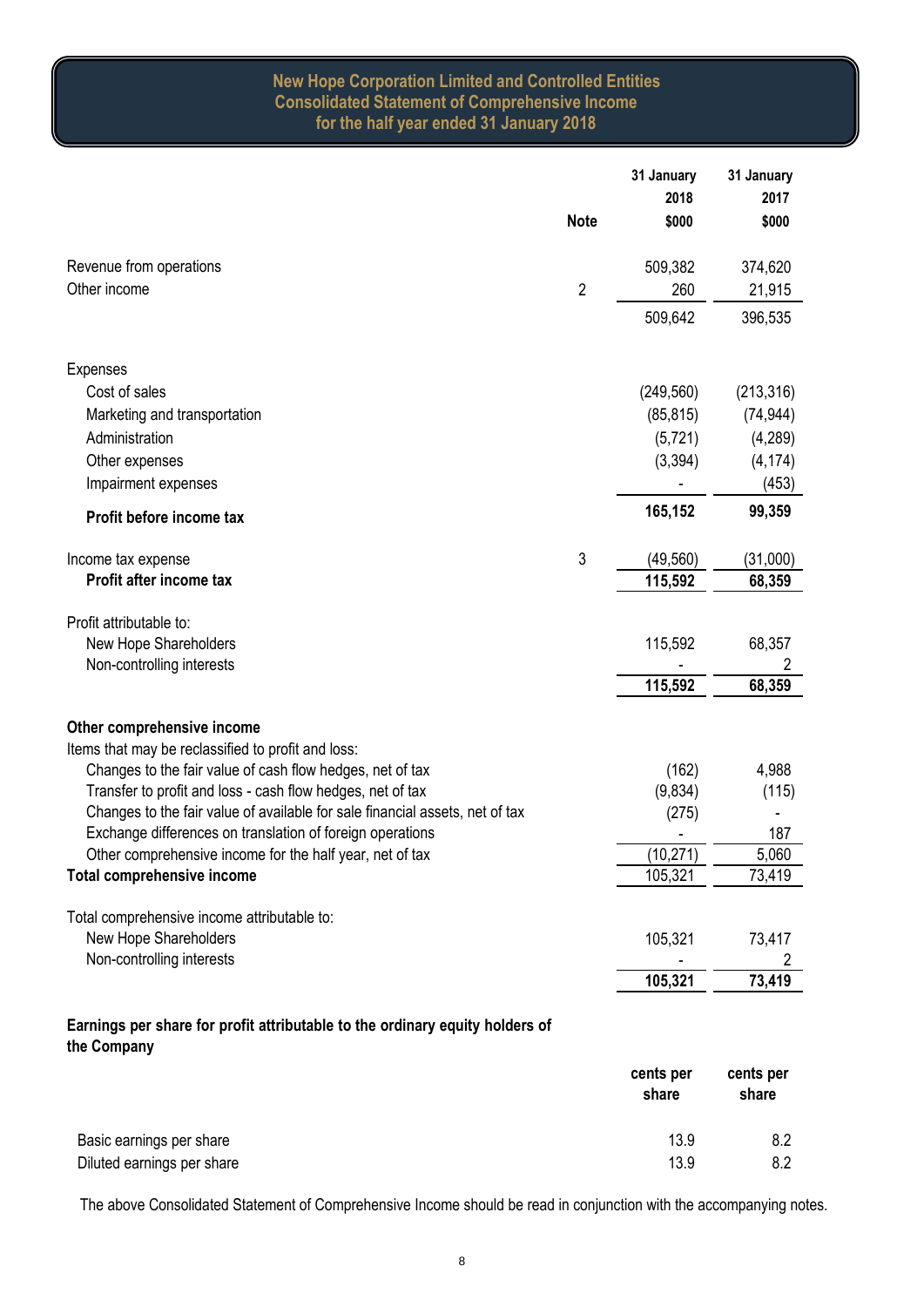# **New Hope Corporation Limited and Controlled Entities Consolidated Balance Sheet as at 31 January 2018**

|                                                            |             | 31 January | 31 July   |
|------------------------------------------------------------|-------------|------------|-----------|
|                                                            |             | 2018       | 2017      |
|                                                            | <b>Note</b> | \$000      | \$000     |
| <b>Current assets</b>                                      |             |            |           |
| Cash and cash equivalents                                  |             | 353,084    | 236,885   |
| Receivables                                                |             | 68,004     | 71,567    |
| Inventories                                                |             | 68,120     | 62,394    |
| Current tax assets                                         |             |            | 13,024    |
| Derivative financial instruments                           | 6           | 3,796      | 18,075    |
| Total current assets                                       |             | 493,004    | 401,945   |
|                                                            |             |            |           |
| <b>Non current assets</b>                                  |             |            |           |
| Receivables                                                |             | 1,387      | 1,297     |
| Available for sale financial assets                        | 6           | 1,701      | 1,977     |
| Property, plant and equipment                              |             | 1,359,969  | 1,324,637 |
| Intangible assets                                          |             | 59,076     | 59,220    |
| Exploration and evaluation assets                          |             | 401,407    | 392,569   |
| Total non current assets                                   |             | 1,823,540  | 1,779,700 |
| <b>Total assets</b>                                        |             | 2,316,544  | 2,181,645 |
| <b>Current liabilities</b>                                 |             |            |           |
| Accounts payable                                           |             | 64,731     | 65,293    |
| Lease liabilities                                          |             | 2,398      | 2,356     |
| <b>Current tax liabilities</b>                             |             | 44,048     |           |
| Provisions                                                 |             | 41,376     | 43,632    |
| <b>Total current liabilities</b>                           |             | 152,553    | 111,281   |
| <b>Non current liabilities</b>                             |             |            |           |
| Lease liabilities                                          |             | 9,022      | 10,232    |
| Deferred tax liabilities                                   |             | 90,071     | 101,867   |
| Provisions                                                 |             | 155,990    | 104,841   |
| Total non current liabilities                              |             | 255,083    | 216,940   |
| <b>Total liabilities</b>                                   |             | 407,636    | 328,221   |
| <b>Net assets</b>                                          |             | 1,908,908  | 1,853,424 |
| <b>Equity</b>                                              |             |            |           |
| Contributed equity                                         | 5           | 95,905     | 95,772    |
| Reserves                                                   |             | 26,166     | 36,518    |
| Retained profits                                           |             | 1,786,837  | 1,721,114 |
| Capital and reserves attributable to New Hope Shareholders |             | 1,908,908  | 1,853,404 |
| Non-controlling Interests                                  |             |            | 20        |
| <b>Total equity</b>                                        |             | 1,908,908  | 1,853,424 |

The above Consolidated Balance Sheet should be read in conjunction with the accompanying notes.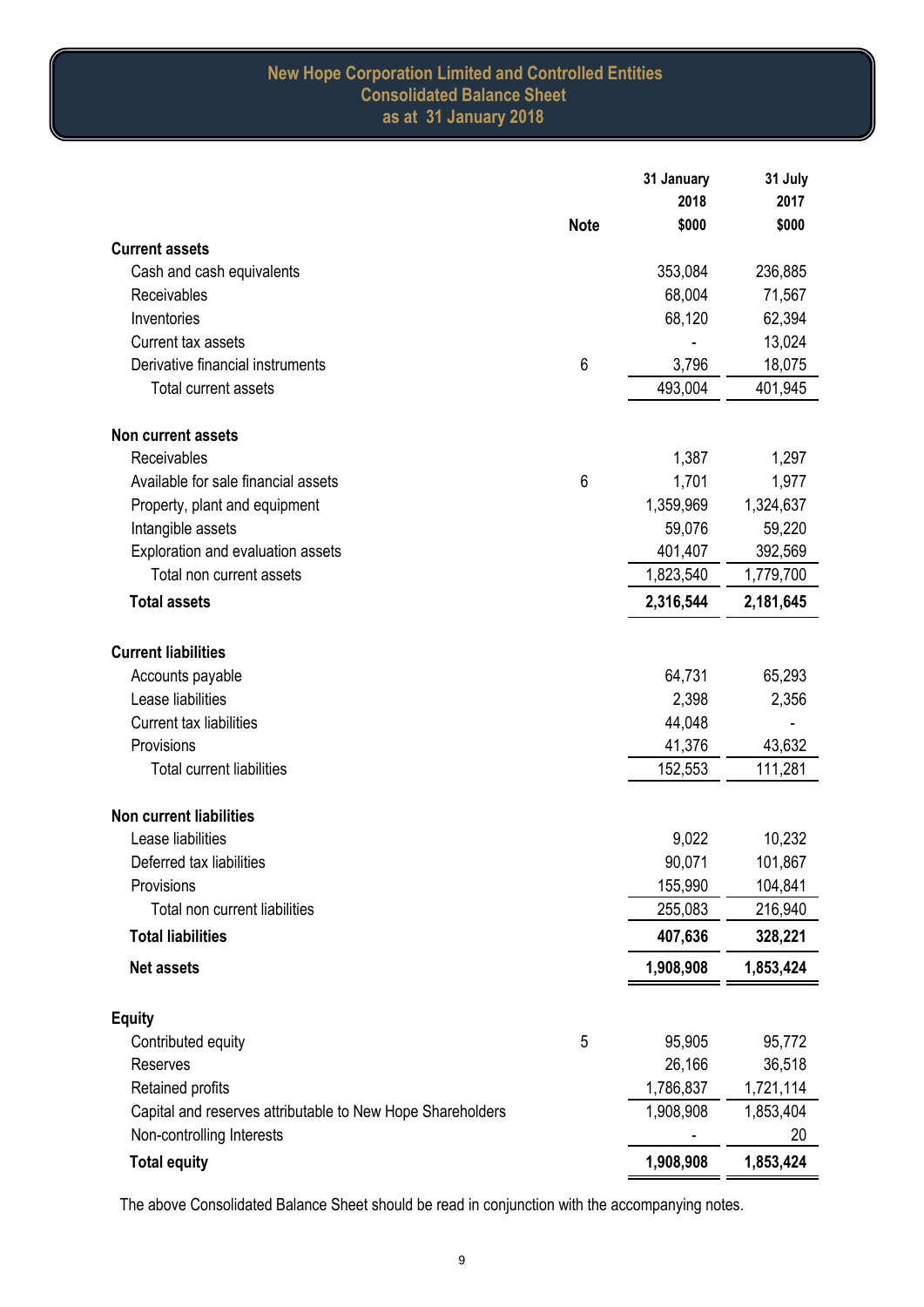# **New Hope Corporation Limited and Controlled Entities Consolidated Statement of Changes in Equity for the half year ended 31 January 2018**

|                                                      | Contributed            |                          | <b>Retained</b>          | Non-controlling           |                       |
|------------------------------------------------------|------------------------|--------------------------|--------------------------|---------------------------|-----------------------|
|                                                      | <b>Equity</b><br>\$000 | <b>Reserves</b><br>\$000 | <b>Earnings</b><br>\$000 | <b>Interests</b><br>\$000 | <b>Total</b><br>\$000 |
| Balance as at 1 August 2017                          | 95,772                 | 36,518                   | 1,721,114                | 20                        | 1,853,424             |
| Profit for the half year                             |                        |                          | 115,592                  |                           | 115,592               |
| Other comprehensive income                           |                        | (10, 271)                |                          |                           | (10, 271)             |
| Total comprehensive income for the half year         |                        | (10, 271)                | 115,592                  |                           | 105,321               |
| Transactions with owners in their capacity as owners |                        |                          |                          |                           |                       |
| Dividends provided for or paid                       |                        |                          | (49, 869)                |                           | (49, 869)             |
| Transfer from share based payment reserve            | 133                    | (133)                    |                          |                           |                       |
| Net movement in share based payments reserve         |                        | 52                       |                          | $\overline{\phantom{a}}$  | 52                    |
| Share of non-controlling interests                   |                        |                          |                          | (20)                      | (20)                  |
| Balance as at 31 January 2018                        | 95,905                 | 26,166                   | 1,786,837                | ä,                        | 1,908,908             |
| <b>Balance as at 1 August 2016</b>                   | 95,692                 | 24,353                   | 1,630,362                | 5                         | 1,750,412             |
| Profit for the half year                             |                        |                          | 68,357                   | $\overline{2}$            | 68,359                |
| Other comprehensive income                           |                        | 5,060                    |                          |                           | 5,060                 |
| Total comprehensive income for the half year         |                        | 5,060                    | 68,357                   | $\mathbf 2$               | 73,419                |
| Transactions with owners in their capacity as owners |                        |                          |                          |                           |                       |
| Dividends provided for or paid                       |                        |                          | (16, 621)                |                           | (16, 621)             |
| Transfer from share based payment reserve            | 80                     | (80)                     |                          |                           |                       |
| Net movement in share based payments reserve         |                        | 107                      |                          |                           | 107                   |
| Share of non-controlling interests                   |                        |                          |                          |                           |                       |
| Balance as at 31 January 2017                        | 95,772                 | 29,440                   | 1,682,098                | $\overline{\mathbf{r}}$   | 1,807,317             |

The above Consolidated Statements of Changes in Equity should be read in conjunction with the accompanying notes.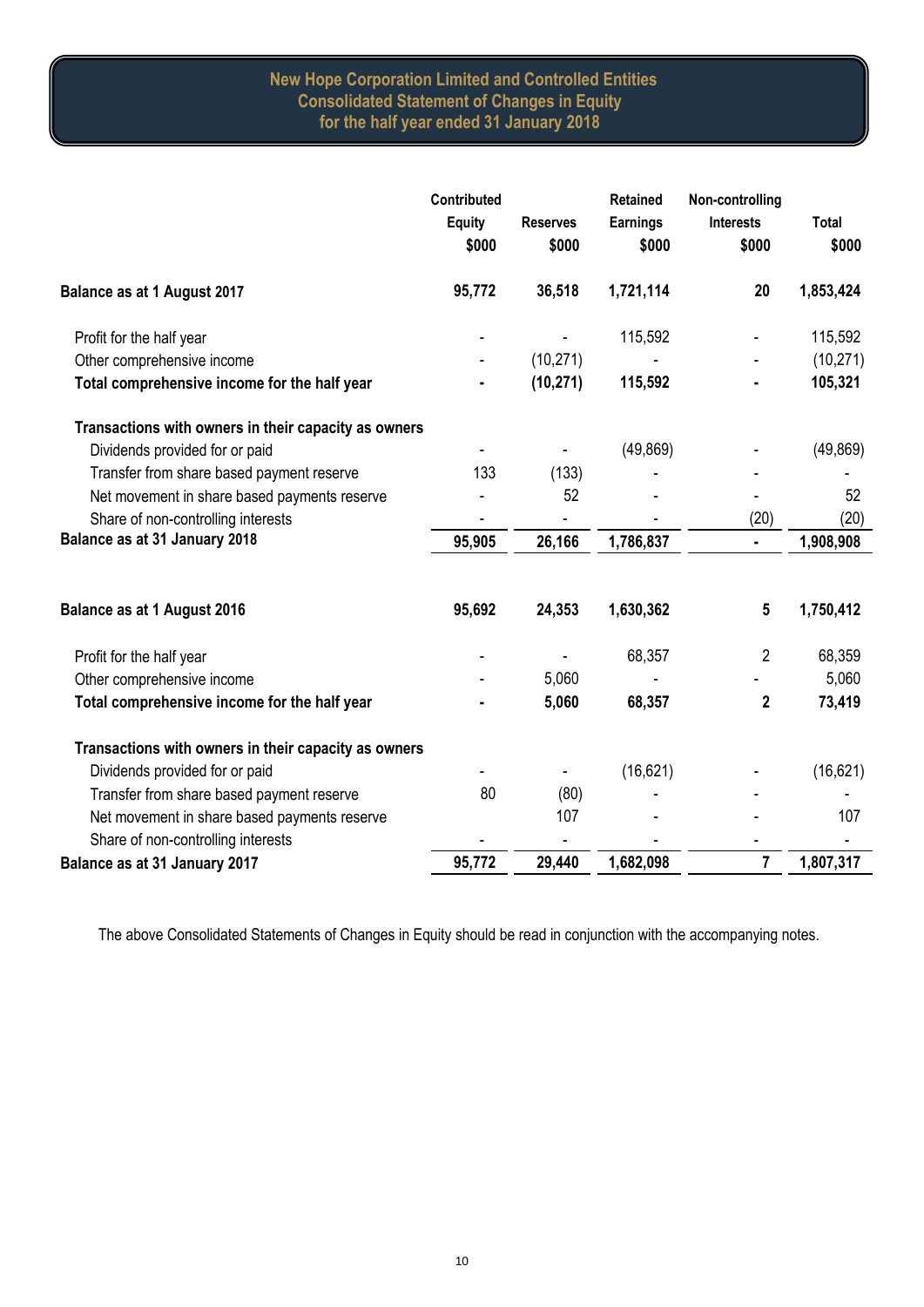# **New Hope Corporation Limited and Controlled Entities Consolidated Cash Flow Statement for the half year ended 31 January 2018**

|                                                               |             | 31 January | 31 January |
|---------------------------------------------------------------|-------------|------------|------------|
|                                                               |             | 2018       | 2017       |
|                                                               | <b>Note</b> | \$000      | \$000      |
| Cash flows from operating activities                          |             |            |            |
| Receipts from customers inclusive of GST                      |             | 527,197    | 424,959    |
| Payments to suppliers and employees inclusive of GST          |             | (320, 656) | (297,578)  |
|                                                               |             | 206,541    | 127,381    |
|                                                               |             |            |            |
| Interest (paid) / received                                    |             | 158        | (257)      |
| Income taxes paid                                             |             |            | (7, 419)   |
| Net cash inflows from operating activities                    |             | 206,699    | 119,705    |
|                                                               |             |            |            |
| Cash flows from investing activities                          |             |            |            |
| Payments for property, plant and equipment                    |             | (34, 465)  | (36, 949)  |
| Payments for intangibles                                      |             | (1, 115)   | (117)      |
| Payment for acquisition of business                           |             |            | (800)      |
| Payment for exploration and evaluation activities             |             | (8,889)    | (5,204)    |
| Refund / (payment) for security and bond guarantees           |             | 8          | (40)       |
| Net proceeds from held to maturity investments                |             |            | 31         |
| Proceeds on Bengalla acquisition settlement adjustment        |             |            | 1,669      |
| Proceeds from sale of property, plant and equipment           |             | 681        | 48         |
| Interest received                                             |             | 2,002      | 831        |
| Net cash (outflow) from investing activities                  |             | (41, 778)  | (40, 531)  |
|                                                               |             |            |            |
| Cash flows from financing activities                          |             |            |            |
| Repayment of finance leases                                   |             | (1, 167)   | (1, 126)   |
| Dividends paid                                                | 4           | (49, 869)  | (16, 621)  |
| Net cash outflows from financing activities                   |             | (51, 036)  | (17, 747)  |
|                                                               |             |            |            |
| Net increase in cash and cash equivalents                     |             | 113,885    | 61,427     |
| Cash and cash equivalents at the beginning of the half year   |             | 236,885    | 91,162     |
| Effects of exchange rate changes on cash and cash equivalents |             | 2,314      | (2, 153)   |
| Cash and cash equivalents at the end of the half year         |             | 353,084    | 150,436    |

The above Consolidated Cash Flow Statement should be read in conjunction with the accompanying notes.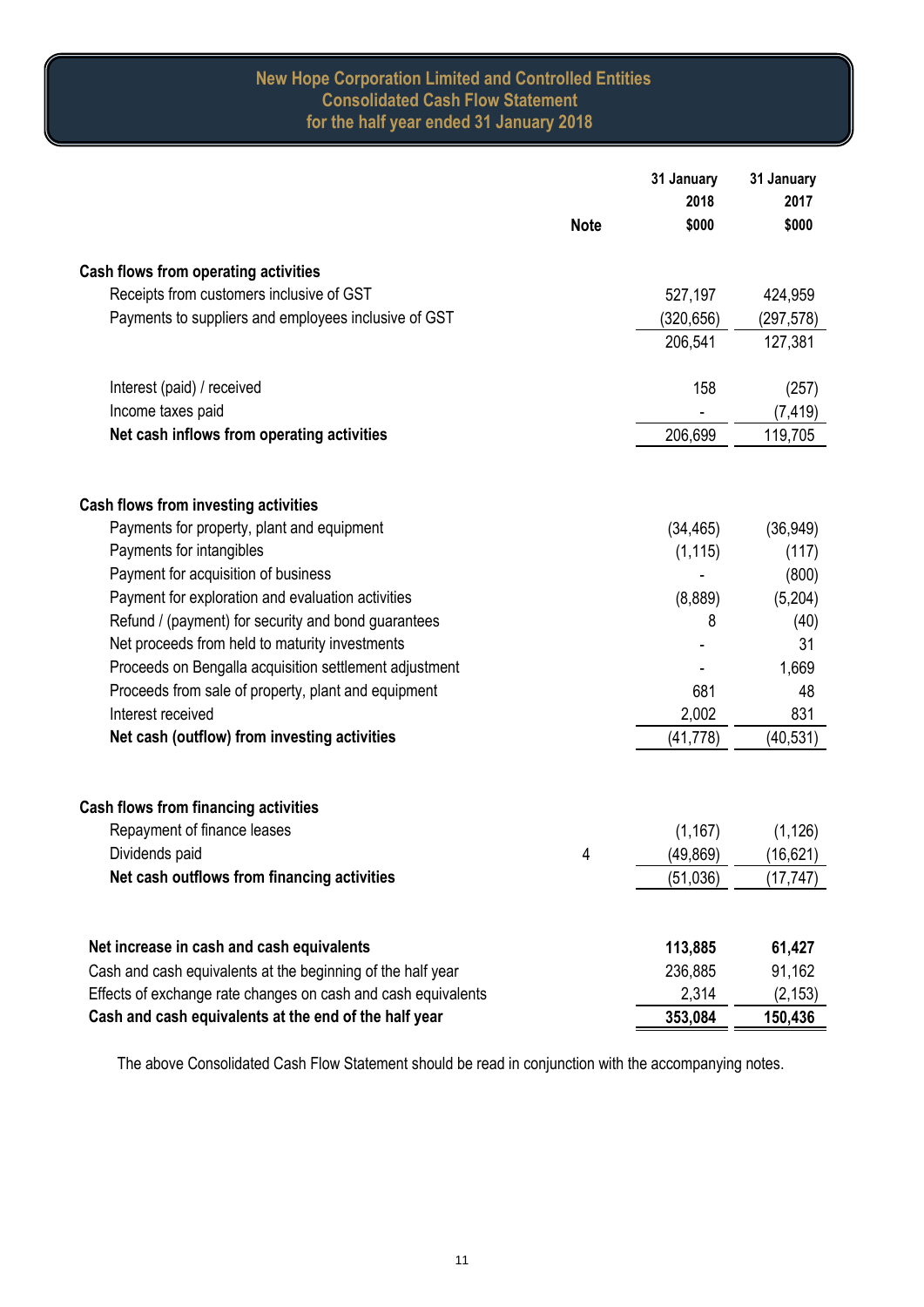# **New Hope Corporation Limited and Controlled Entities Notes to the Financial Statements for the half year ended 31 January 2018**

#### **BASIS OF PREPARATION OF HALF YEAR REPORT**

This general purpose interim financial report for the half year reporting period ended 31 January 2018 has been prepared in accordance with Accounting Standard AASB 134 Interim Financial Reporting and the *Corporations Act 2001* .

This interim financial report does not include all the notes of the type normally included in an annual financial report. Accordingly, this report is to be read in conjunction with the annual report for the year ended 31 July 2017 and any public announcements made by New Hope Corporation Limited during the interim reporting period in accordance with the continuous disclosure requirements of the *Corporations Act 2001* .

The accounting policies adopted are consistent with those of the previous financial year and corresponding interim reporting period.

## **1. FINANCIAL REPORTING SEGMENTS**

Operating segments are reported in a manner consistent with the internal reporting provided to the Chief Operating Decision Maker (CODM). The CODM, who is responsible for allocating resources and assessing performance of the operating segments, has been identified as comprising the Board, Managing Director (MD), Chief Operations Officer (COO) and Chief Financial Officer (CFO).

#### **(a) Description of segments**

The Group has three reportable segments, namely Coal mining in Queensland (including mining related exploration, development, production, processing, transportation, port operations and marketing), Coal mining in New South Wales (including mining production, processing, transportation and marketing) and Oil and gas (including oil and gas related exploration, development, production and processing).

Operating segments have been determined based on the analysis provided in the reports reviewed by the Board, MD, COO and CFO (being the CODM). The reportable segments reflect how performance is measured, and decisions regarding allocations of resources are made by the CODM.

Other immaterial coal mining and related operations that do not meet the quantitative thresholds requiring separate disclosure in AASB 8 Operating Segments have been combined with the Queensland coal mining operations. Segment information is presented on the same basis as that used for internal reporting purposes.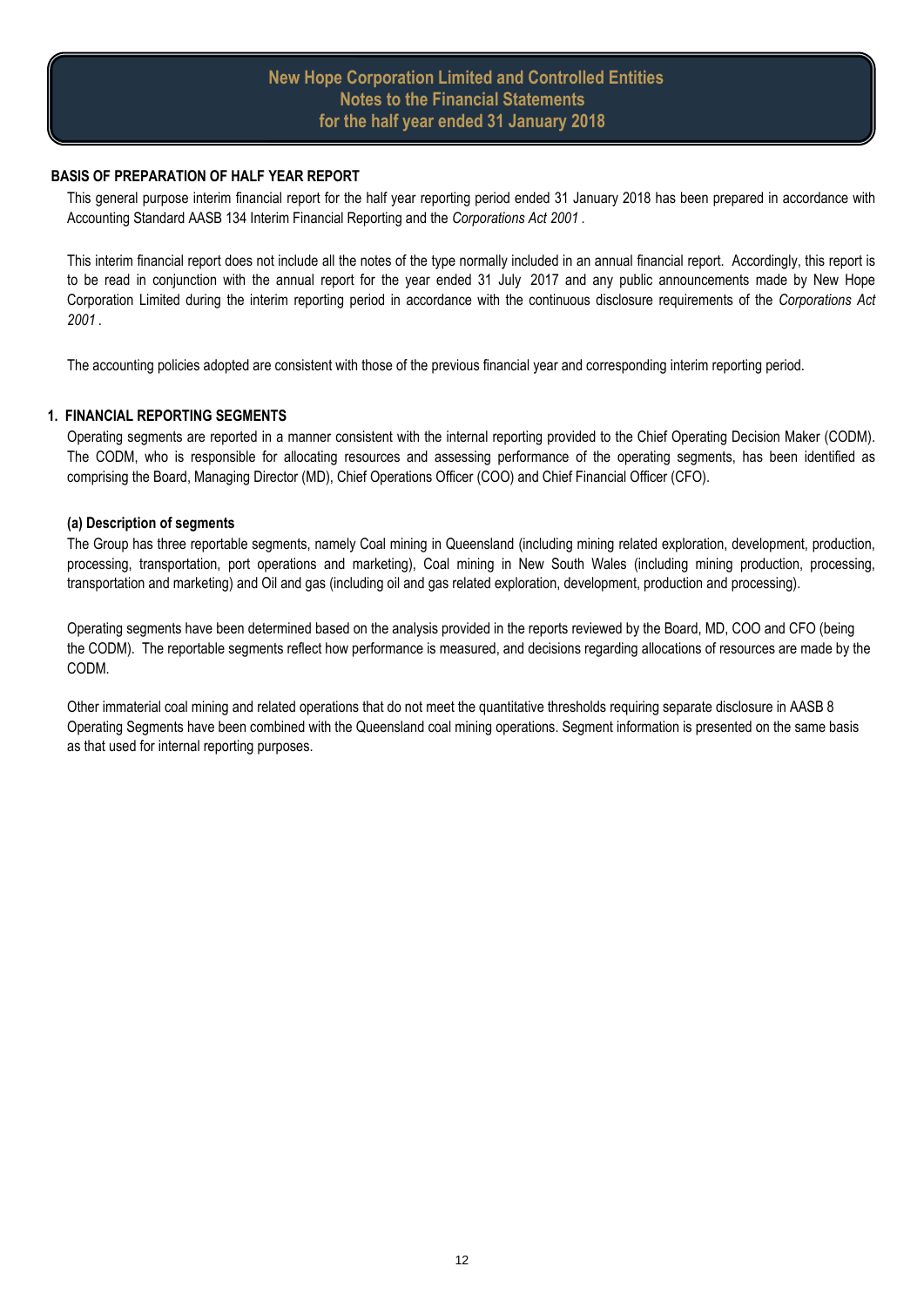# **1. FINANCIAL REPORTING SEGMENTS (continued)**

**(b) Segment information**

|                                                       | Coal<br>mining<br>QLD | Coal<br>mining<br><b>NSW</b> | Oil and<br>gas           | Total     |
|-------------------------------------------------------|-----------------------|------------------------------|--------------------------|-----------|
|                                                       | \$000                 | \$000                        | \$000                    | \$000     |
| Half year ended 31 January 2018                       |                       |                              |                          |           |
| Revenue from external customers                       | 287,522               | 209,058                      | 12,802                   | 509,382   |
| <b>EBITDA</b>                                         | 101,389               | 106,713                      | 3,637                    | 211,739   |
| Interest expense                                      | 159                   | (1)                          |                          | 158       |
| Depreciation and amortisation                         | (19, 672)             | (22, 863)                    | (4, 210)                 | (46, 745) |
| Profit / (loss) before tax (before non regular items) | 81,876                | 83,849                       | (573)                    | 165,152   |
| Non regular items before tax                          |                       |                              | $\overline{\phantom{0}}$ |           |
| Profit / (loss) before tax (after non regular items)  | 81,876                | 83,849                       | (573)                    | 165,152   |
| Less Income tax benefit / (expense)                   | (24, 637)             | (25, 107)                    | 184                      | (49, 560) |
| Profit / (loss) after tax (after non regular items)   | 57,239                | 58,742                       | (389)                    | 115,592   |
| Total segment profit / (loss) before tax includes:    |                       |                              |                          |           |
| Interest revenue                                      | 2,133                 | 41                           | 3                        | 2,177     |
| Reportable segment assets                             | 1,103,826             | 1,096,368                    | 116,350                  | 2,316,544 |
| Total segment assets includes:                        |                       |                              |                          |           |
| Additions to non-current assets                       | 34,230                | 9,199                        | 4,402                    | 47,831    |
| Half year ended 31 January 2017                       |                       |                              |                          |           |
| Revenue from external customers                       | 202,450               | 163,346                      | 8,824                    | 374,620   |
| <b>EBITDA</b>                                         | 53,209                | 76,768                       | 219                      | 130,196   |
| Interest expense                                      | (641)                 |                              |                          | (641)     |
| Depreciation and amortisation                         | (26, 372)             | (20, 152)                    | (3, 127)                 | (49, 651) |
| Profit / (loss) before tax (before non regular items) | 26,196                | 56,616                       | (2,908)                  | 79,904    |
| Non regular items before tax                          | 19,455                |                              |                          | 19,455    |
| Profit / (loss) before tax (after non regular items)  | 45,651                | 56,616                       | (2,908)                  | 99,359    |
| Less Income tax benefit / (expense)                   | (14, 893)             | (16, 901)                    | 794                      | (31,000)  |
| Profit / (loss) after tax (after non regular items)   | 30,758                | 39,715                       | (2, 114)                 | 68,359    |
| Total segment profit / (loss) before tax includes:    |                       |                              |                          |           |
| Interest revenue                                      | 717                   | 83                           | 6                        | 806       |
| <b>Reportable segment assets</b>                      | 1,038,754             | 963,413                      | 105,058                  | 2,107,225 |
| Total segment assets includes:                        |                       |                              |                          |           |
| Additions to non-current assets                       | 24,577                | 9,824                        | 18,576                   | 52,977    |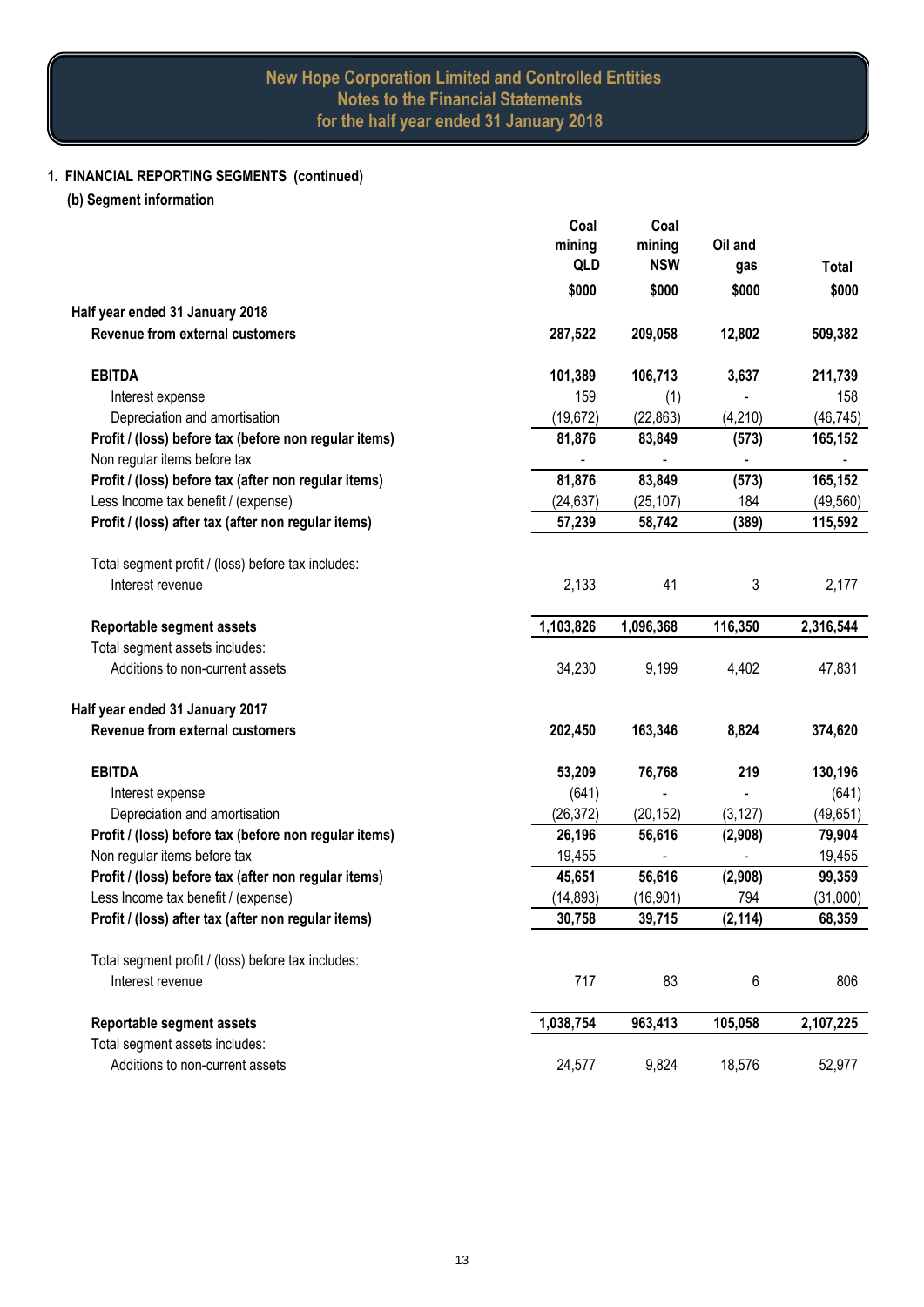# **New Hope Corporation Limited and Controlled Entities Notes to the Financial Statements for the half year ended 31 January 2018**

|                                                                                                                         |                   | 31 January | 31 January |
|-------------------------------------------------------------------------------------------------------------------------|-------------------|------------|------------|
|                                                                                                                         |                   | 2018       | 2017       |
|                                                                                                                         | <b>Note</b>       | \$000      | \$000      |
| 2. OTHER INCOME                                                                                                         |                   |            |            |
| Profit from the half year includes the following items that are unusual because of their<br>nature, size and incidence: |                   |            |            |
| Recovery of prior period below rail access charge                                                                       | $\left( i\right)$ |            | 19,908     |
| Insurance proceeds                                                                                                      |                   |            | 2,000      |
| Gain / (loss) on sale of property, plant and equipment                                                                  |                   | (115)      |            |
| Gain / (loss) on sale of exploration assets                                                                             |                   | 375        |            |
|                                                                                                                         |                   | 260        | 21,915     |

## **(i) Recovery of rail charges**

The prior year recovery of rail charges relates to an adjustment to Queensland Rail tariffs by the Queensland Competition Authority (QCA). The QCA issued a final decision that required a reduction in below rail access charges applicable from 1 July 2013. As such, a refund became due and payable in respect of amounts paid by New Hope from 1 July 2013 and recognised as other income.

# **3. INCOME TAX EXPENSE**

**4. DIVIDENDS**

| Numerical reconciliation of income tax expense to prima facie tax payable                                                                                                                                                                                                                                                                     |         |        |
|-----------------------------------------------------------------------------------------------------------------------------------------------------------------------------------------------------------------------------------------------------------------------------------------------------------------------------------------------|---------|--------|
| Profit from operations before income tax                                                                                                                                                                                                                                                                                                      | 165,152 | 99,359 |
| Income tax calculated at 30% (2017: 30%)                                                                                                                                                                                                                                                                                                      | 49,546  | 29,808 |
| Tax effect of amounts which are not deductible (taxable) in calculating taxable income:<br>Impairment of available for sale financial assets                                                                                                                                                                                                  |         | 136    |
| Sundry items                                                                                                                                                                                                                                                                                                                                  | 96      | 84     |
|                                                                                                                                                                                                                                                                                                                                               | 49,642  | 30,028 |
| Under / (over) provided prior year                                                                                                                                                                                                                                                                                                            | (82)    | 972    |
| Income tax expense                                                                                                                                                                                                                                                                                                                            | 49,560  | 31,000 |
| <b>DIVIDENDS</b>                                                                                                                                                                                                                                                                                                                              |         |        |
| Dividends provided for or paid during the half year:                                                                                                                                                                                                                                                                                          |         |        |
| Ordinary dividend paid                                                                                                                                                                                                                                                                                                                        |         |        |
| 100% franked at a tax rate of 30% (2017: 100% franked)                                                                                                                                                                                                                                                                                        | 49,869  | 16,621 |
| Dividends not recognised at the end of the half year                                                                                                                                                                                                                                                                                          |         |        |
| Since the end of the half year the Directors have declared an interim dividend of 6.0 cents per fully paid<br>ordinary share (2017: 4.0 cents), fully franked on tax paid at 30%. The aggregate of the dividend expected to<br>be paid on 1 May 2018 out of retained profits at 31 January 2018, but not recognised as a liability at the end |         |        |
| of the half year, is \$49,869,000.                                                                                                                                                                                                                                                                                                            | 49,869  | 33,243 |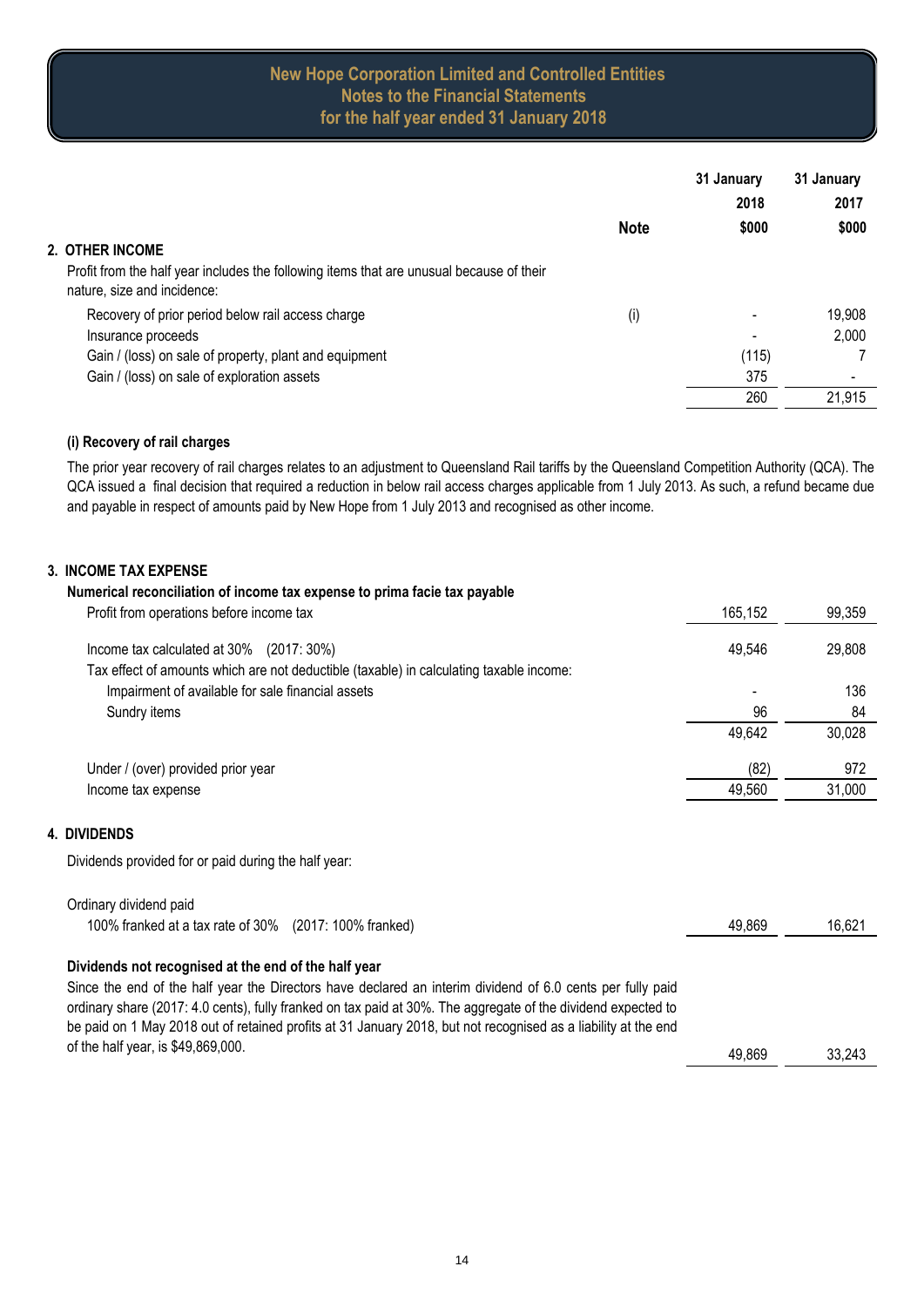|                                                                 | 31 January<br>2018<br>No. of shares | 31 January<br>2018<br>\$000 | 31 July<br>2017<br>No. of shares | 31 July<br>2017<br>\$000 |
|-----------------------------------------------------------------|-------------------------------------|-----------------------------|----------------------------------|--------------------------|
| <b>5. CONTRIBUTED EQUITY</b><br>(a) Share Capital               |                                     |                             |                                  |                          |
| Issued and paid up capital                                      | 831, 151, 552                       | 95,905                      | 831,070,344                      | 95,772                   |
| (b) Movements in share capital<br>Vesting of performance rights | 81,208                              | 133                         | 19,618                           | 80                       |

#### **6. FINANCIAL RISK MANAGEMENT**

#### Fair value measurements

The fair value of financial assets and financial liabilities must be estimated for recognition and measurement or for disclosure purposes.

AASB 7 *Financial Instruments: Disclosures* requires disclosure of fair value measurements by level of the following fair value measurement hierarchy:

- a. Quoted prices (unadjusted) in active markets for identical assets or liabilities (level 1);
- b. Inputs other than quoted prices included within level 1 that are observable for the asset or liability, either directly (as prices) or indirectly (derived from prices) (level 2); and
- c. Inputs for the asset or liability that are not based on observable market data (unobservable inputs) (level 3).

The following table presents the group's assets measured and recognised at fair value:

| 2018                                | Level 1                      | Level <sub>2</sub>       | Level 3                  | <b>Total</b> |
|-------------------------------------|------------------------------|--------------------------|--------------------------|--------------|
|                                     | \$000                        | \$000                    | \$000                    | \$000        |
| <b>Assets</b>                       |                              |                          |                          |              |
| Derivatives used for hedging        | $\qquad \qquad \blacksquare$ | 3,796                    |                          | 3,796        |
| Available for sale financial assets |                              |                          |                          |              |
| Equity securities                   | 1,701                        | $\overline{\phantom{a}}$ |                          | 1,701        |
| <b>Total assets</b>                 | 1,701                        | 3,796                    |                          | 5,497        |
| 2017                                |                              |                          |                          |              |
| <b>Assets</b>                       |                              |                          |                          |              |
| Derivatives used for hedging        | ٠                            | 18,075                   | $\overline{\phantom{a}}$ | 18,075       |
| Avoilable for agle financial assota |                              |                          |                          |              |

| Available for sale financial assets |      |                          |                          |        |
|-------------------------------------|------|--------------------------|--------------------------|--------|
| Equity securities                   | .977 | $\overline{\phantom{0}}$ | $\overline{\phantom{0}}$ | .977   |
| <b>Total assets</b>                 | .977 | 19 N75<br>0.UI J         | $\overline{\phantom{0}}$ | 20.052 |
|                                     |      |                          |                          |        |

The fair value of financial instruments traded in active markets (such as available for sale securities) is based on quoted market prices at the reporting date. The quoted market price used for financial assets held by New Hope Corporation Limited is the last sale price.

The fair value of forward exchange contracts is determined using forward exchange market rates at the reporting date.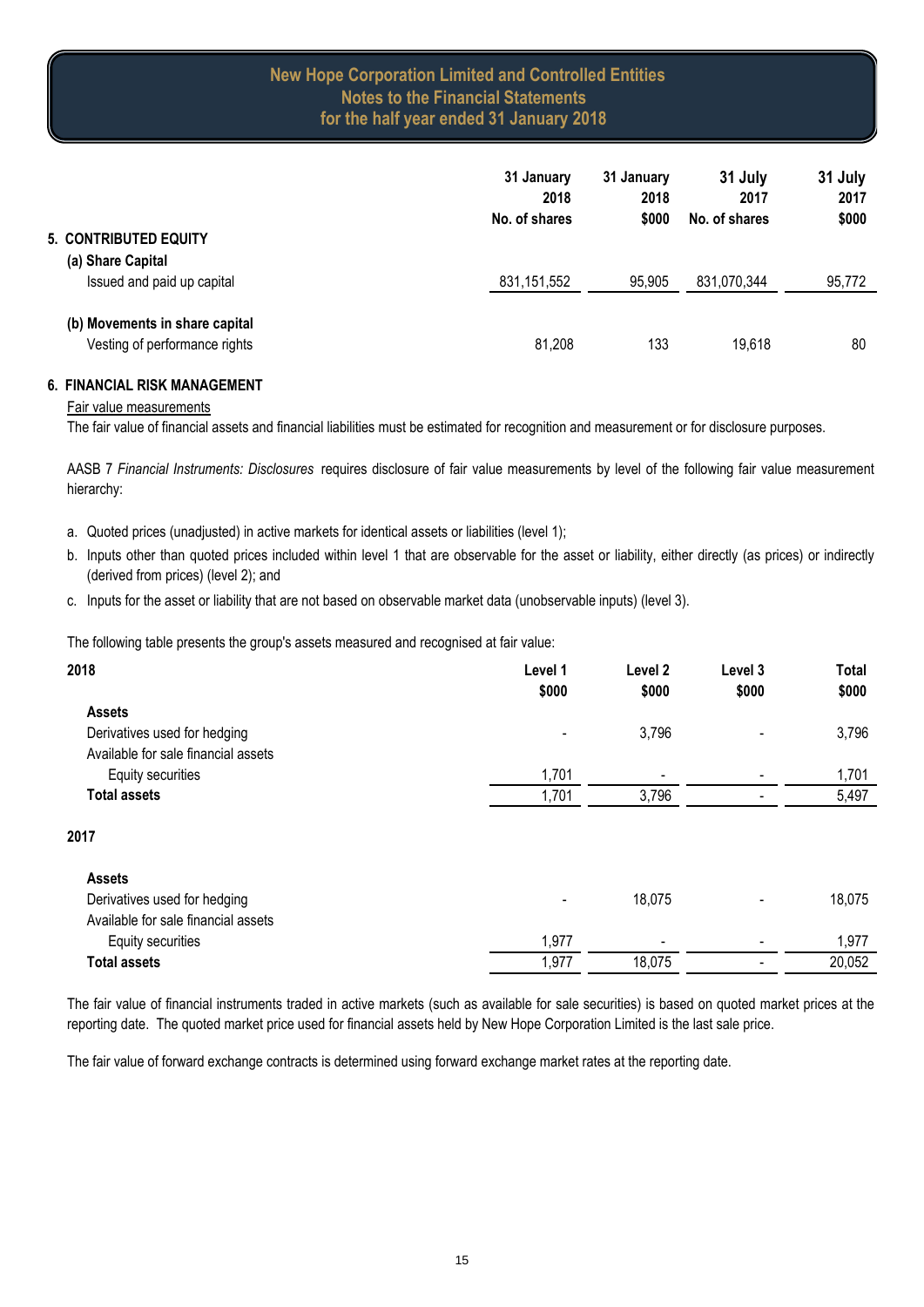#### **7. PROPERTY, PLANT AND EQUIPMENT**

#### *Impairment assessment*

All property, plant and equipment must also be tested for impairment when impairment indicators are identified. Judgement is involved in assessing whether there are indicators of impairment of property, plant and equipment including in relation to the impact of events or changes in circumstances.

#### *New Acland Stage 3 approvals*

A number of uncertainties associated with the approvals timeline and conditionality of the New Acland Coal Stage 3 (NAC03) project remain at 31 January 2018. The significant delays in the approvals process have the potential to delay the commencement of NAC03 operations which has been assessed to be an indicator of impairment.

In the period since 31 July 2017, the following matters are relevant:

- The Company, through its wholly-owned subsidiary New Acland Coal Pty Ltd (New Acland), has progressed the Judicial Review process in respect to the Land Court recommendations. The Judicial Review seeks to address a number of concerns that the Company has about the Land Court process and resultant recommendations. The Judicial Review hearing commences on 19 March 2018;
- If the Company is successful in this process, the matters subject to the Judicial Review, including in respect of groundwater and night time noise concerns, may result in the Land Court changing its findings in respect of these matters and ultimately recommending grant of the Mining Lease and amended Environmental Authority (EA);
- Subsequent to half year end as outlined in Note 10, the Chief Executive of the Department of Environment and Science has made a decision to refuse the application for amendment of the EA. The Company is currently considering its options with respect to this decision.

The Company has undertaken a thorough assessment regarding impairment as required under AASB 136 for the half year ended 31 January 2018. The Company carefully considered the potential impact that recent developments in the legal and regulatory environment and the possibility of further delays in the approvals process would have on future cash flows.

The fair value discounted cash flow models prepared for the CGU have confirmed the recoverable amount exceeds the carrying value. The updated models are consistent with those prepared for the year ended 31 July 2017, other than for the following adjustments:

## *(i) Extensions of approvals timeline*

Sensitivity analysis included adjusting the commencement of Stage 3 operations at Acland to reflect a range of possible approval scenarios. The scenarios assume that project approvals will be received in 2019 in the earliest instance, or in 2027 at the latest instance.

## *(ii) Coal price assumptions*

Short term coal prices have improved since 31 July 2017. As a result the coal price range for assessments at 31 January 2018 is US\$75 – 120 per tonne (nominal basis). The long term pricing assumptions are in line with previous impairment assessments.

Having due regard to all relevant information, the Company has concluded that none of these matters, either individually or in aggregate, result in the recoverable amount for the CGU being below its carrying value. As a result of the impairment assessment undertaken there are no impairments required in relation to the assets of the QLD mining operations CGU as at 31 January 2018.

The interim financial statements have been prepared on the basis that approvals are granted within a reasonable time period, and as a result, there is no significant impact on the value recoverable from the project and therefore the QLD coal mining CGU at 31 January 2018. Future events, such as the outcome of the Judicial Review process, may impact upon this assumption and the recoverable value of the QLD coal mining CGU. In the event that future events have a negative impact on the recoverable value of the QLD coal mining CGU, the assets of that CGU may be subject to impairment.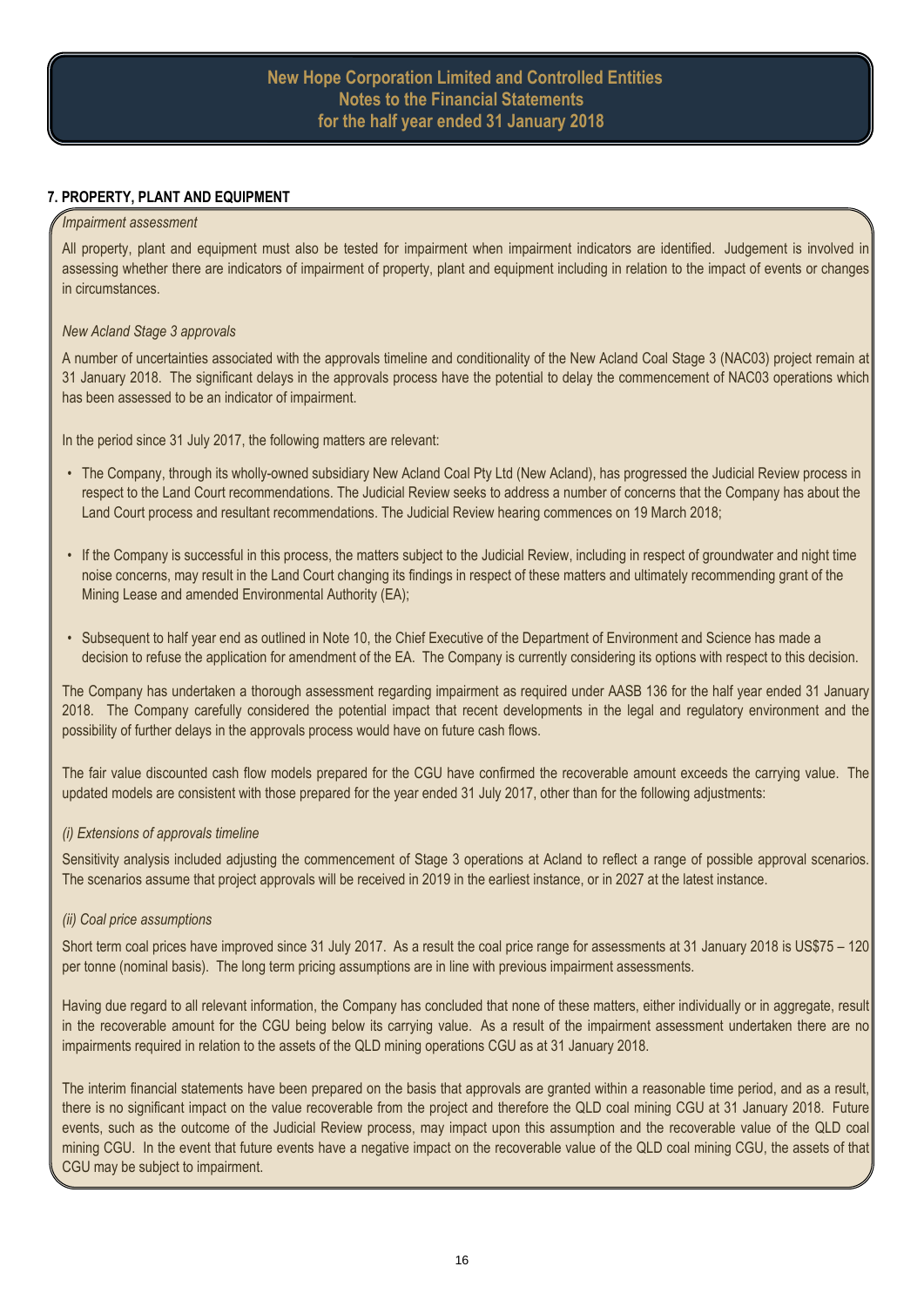# **New Hope Corporation Limited and Controlled Entities Notes to the Financial Statements for the half year ended 31 January 2018**

## **7. PROPERTY, PLANT AND EQUIPMENT (continued)**

| The carrying value of the coal mining CGU's assets is set out below: | \$000   |
|----------------------------------------------------------------------|---------|
| Property, plant and equipment                                        |         |
| Land and buildings                                                   | 56,769  |
| Plant and equipment                                                  | 112,247 |
| Mine reserves, leases and development assets                         | 6,219   |
| Plant under construction                                             | 50,625  |
| Intangibles                                                          |         |
| Software                                                             | 1,365   |
| <b>Exploration and evaluation</b>                                    |         |
| Exploration and evaluation at cost                                   | 35,807  |
| Total carrying value                                                 | 263,032 |

The Queensland coal mining CGU has take or pay agreements for rail, port and water supply. The rail agreement is generally aligned to the recovery of Stage 2 coal while the port and water agreements are longer term. These arrangements are not of a sufficient amount to constitute a material impact on value unless approval delays extend beyond those currently foreseeable.

The QLD coal mining CGU is a customer of the Port operations CGU of the Group. As such in the event that there are circumstances which further impact the coal mining operations this may be relevant to the value of those operations and will be a factor in any future impairment considerations.

| The carrying value of the Port operation CGU's assets is set out below: | \$000   |
|-------------------------------------------------------------------------|---------|
| Property, plant and equipment                                           |         |
| Land and buildings                                                      | 1,736   |
| Plant and equipment                                                     | 84,959  |
| Port development                                                        | 12,097  |
| Plant under construction                                                | 1,262   |
| Intangibles                                                             |         |
| Software                                                                | 99      |
| Goodwill                                                                | 5,596   |
| Total carrying value                                                    | 105,749 |
|                                                                         |         |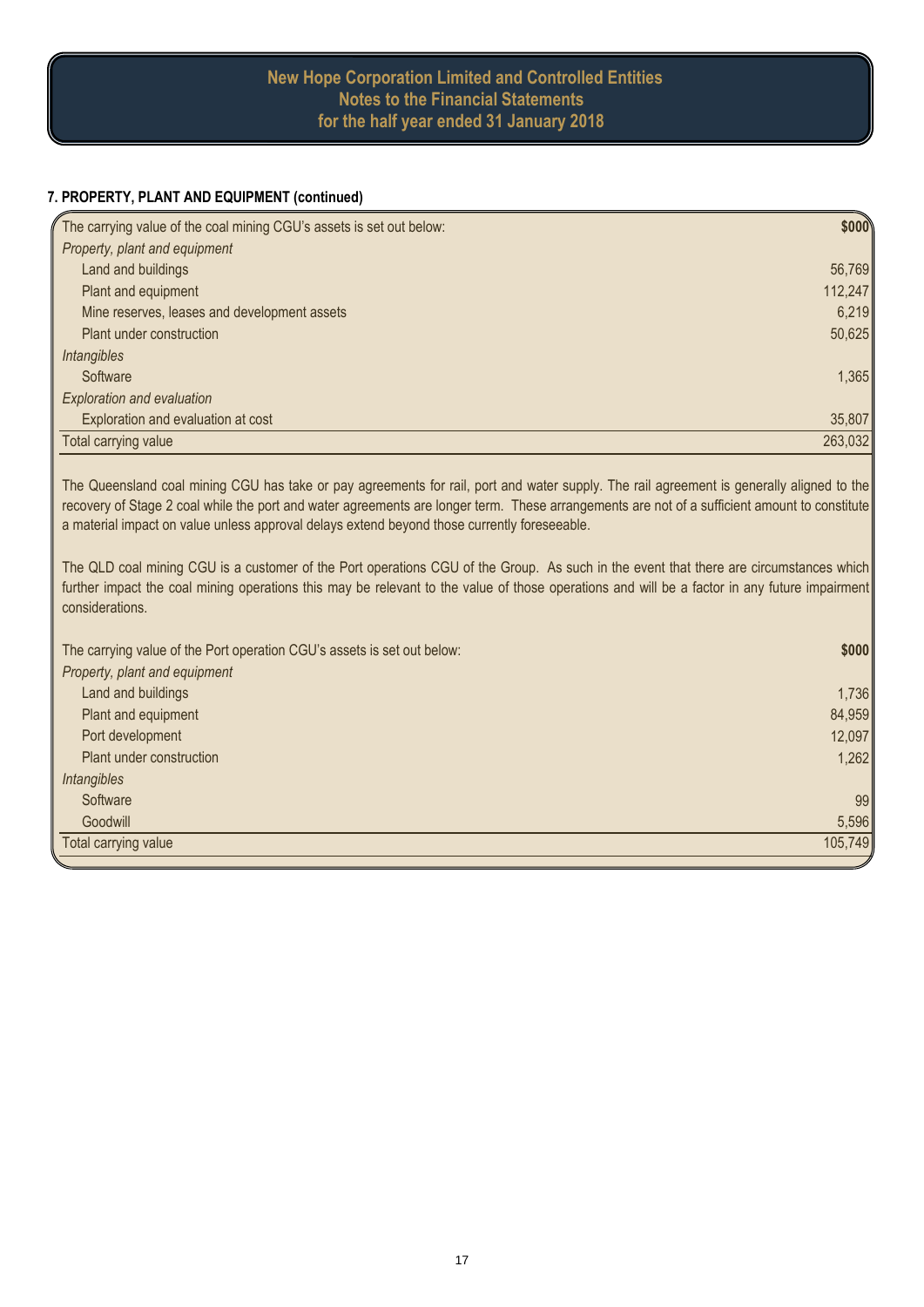#### **8. ASSET ACQUISITION - LENTON JOINT VENTURE BURTON MINE**

During the half year ended 31 January 2018, the Lenton Joint Venture, of which the Company is a 90% participant acquired four mining tenements and the associated infrastructure from Peabody. The tenements adjoin the New Lenton Project.

The acquisition resulted in a cash outflow of \$13,800,000 plus the assumption of an associated rehabilitation liability of \$43,900,000 for the acquisition of property, plant and equipment, intangible and exploration assets.

| <b>9. CONTINGENT LIABILITIES</b><br>Details and estimates of maximum amounts of contingent liabilities for which no provisions<br>are included in the accounts, are as follows:                          | 31 January<br>2018<br>\$000 | 31 July<br>2017<br>\$000 |
|----------------------------------------------------------------------------------------------------------------------------------------------------------------------------------------------------------|-----------------------------|--------------------------|
| The bankers of the consolidated entity have issued undertakings and guarantees to the Department of<br>Natural Resources and Mines, Statutory Power Authorities and various other entities.              | 13,235                      | 15,670                   |
| The bankers of the consolidated entity have issued undertakings and guarantees in relation to stages 1 of<br>the Wiggins Island Coal Export Terminal expansion project and expansion of rail facilities. | 12,194                      | 12,194                   |
| The Company's share of security provided by the bankers of the Bengalla Joint Venture in respect of bank<br>guarantees provided to rail and port suppliers.                                              | 6,391                       | 6,786                    |
| No losses are anticipated in respect of any of the above contingent liabilities.                                                                                                                         |                             |                          |
| Lines of credit<br>Unrestricted access was available at balance date to the following lines of credit:                                                                                                   |                             |                          |
| Guarantee facility - available                                                                                                                                                                           | 185,000                     | 140,000                  |
| Guarantee facility - utilised                                                                                                                                                                            | 162,598                     | 139,225                  |
| Unused at balance date                                                                                                                                                                                   | 22,402                      | 775                      |
| The parent entity has given unsecured guarantees in respect of:                                                                                                                                          |                             |                          |
| Mining restoration and rehabilitation<br>(i)                                                                                                                                                             | 137,169                     | 111,360                  |
| The liability has been recognised by the Group in relation to its rehabilitation obligations.<br>(ii) Statutory body suppliers                                                                           | 31,820                      | 34,651                   |
|                                                                                                                                                                                                          |                             |                          |

No liability was recognised by the consolidated entity in relation to these guarantees as no losses are foreseen on these contingent liabilities.

#### **10. EVENTS OCCURRING AFTER THE REPORTING PERIOD**

On 14 February 2018, the Chief Executive of the Department of Environment and Science refused the application by New Acland for an amended EA for the NAC03 project. Note 7 has detailed the relevant considerations of this subsequent event on the interim financial statements.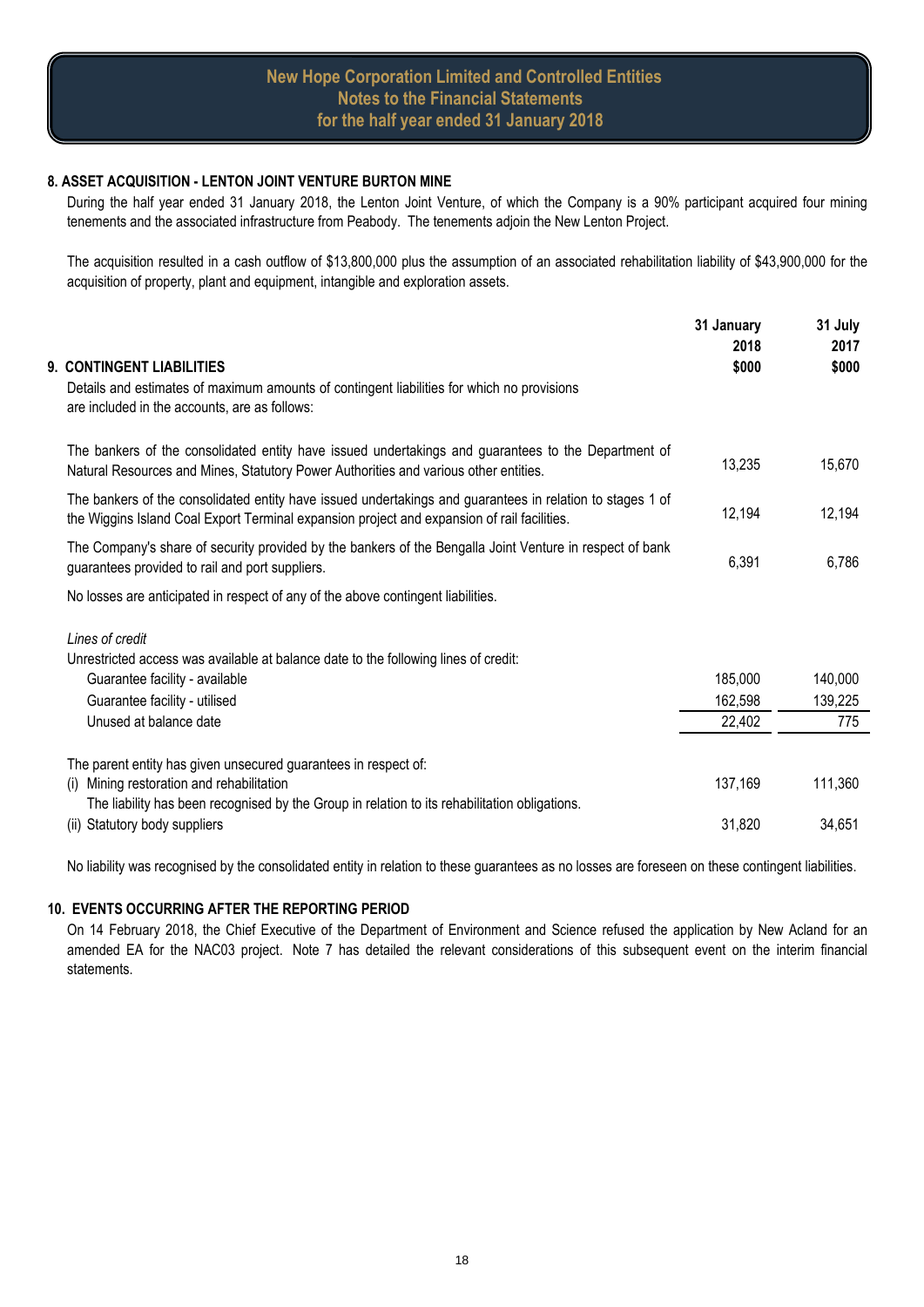**Directors' Declaration**

In the Directors' opinion:

- (a) the financial statements and notes set out on pages 8 to 18 are in accordance with the *Corporations Act 2001* , including:
	- (I) complying with Accounting Standards, the *Corporations Regulations 2001* and other mandatory professional reporting requirements;
	- (ii) giving a true and fair view of the consolidated entity's financial position as at 31 January 2018 and of its performance for the half year ended on that date; and
- (b) there are reasonable grounds to believe that the Company will be able to pay its debts as and when they become due and payable.

This declaration is made in accordance with a resolution of the Directors.

R.D. Millner Director

19 March 2018 Sydney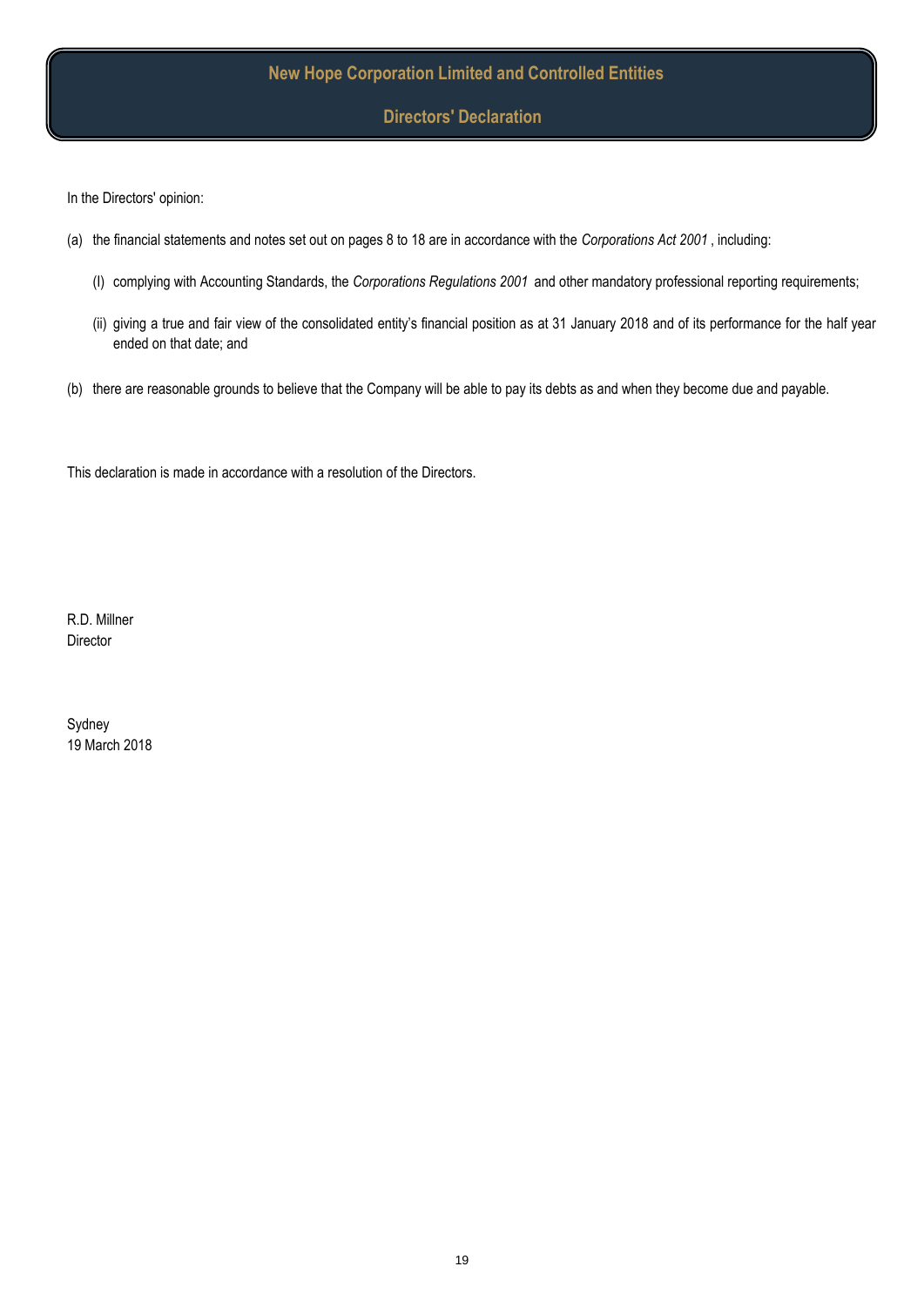# Deloitte.

Delaitte Touche Tohmatsu A.B.N. 74 490 121 060

Riverside Centre Level 23 123 Eagle Street GPO Box 1463 Brisbane QLD 4001 Australia

Tel: +61 (0) 7 3308 7000 Fax: +61 (0) 7 3308 7001 www.deloitte.com.au

# **Independent Auditor's Review Report to the members of New Hope Corporation Limited**

## **Report on the Half-Year Financial Report**

We have reviewed the accompanying half-year financial report of New Hope Corporation Limited (the company), which comprises the consolidated balance sheet as at 31 January 2018, the consolidated statement of comprehensive income, the consolidated statement of changes in equity, the consolidated cash flow statement for the year ended on that date, notes comprising a summary of significant accounting policies and other explanatory information, and the directors' declaration. The consolidated entity comprises the company and the entities it controlled at the end of the half-year or from time to time during the halfyear as set out on pages 8 to 19.

## *Directors' Responsibility for the Half-Year Financial Report*

The directors of the company are responsible for the preparation of the half-year financial report that gives a true and fair view in accordance with Australian Accounting Standards and the *Corporations Act 2001* and for such internal control as the directors determine is necessary to enable the preparation of the half-year financial report that gives a true and fair view and is free from material misstatement, whether due to fraud or error.

## *Auditor's Responsibility*

Our responsibility is to express a conclusion on the half-year financial report based on our review. We conducted our review in accordance with Auditing Standard on Review Engagements ASRE 2410 *Review of a Financial Report Performed by the Independent Auditor of the Entity* , in order to state whether, on the basis of the procedures described, we have become aware of any matter that makes us believe that the half-year financial report is not in accordance with the *Corporations Act 2001* including: giving a true and fair view of the consolidated entity's financial position as at 31 January 2018 and its performance for the halfyear ended on that date; and complying with Accounting Standard AASB 134 *Interim Financial Reporting* and the *Corporations Regulations 2001* . As the auditor of New Hope Corporation Limited, ASRE 2410 requires that we comply with the ethical requirements relevant to the audit of the annual financial report.

A review of a half-year financial report consists of making enquiries, primarily of persons responsible for financial and accounting matters, and applying analytical and other review procedures. A review is substantially less in scope than an audit conducted in accordance with Australian Auditing Standards and consequently does not enable us to obtain assurance that we would become aware of all significant matters that might be identified in an audit. Accordingly, we do not express an audit opinion.

Liability limited by a scheme approved under Professional Standards Legislation. Member of Deloitte Touche Tohmatsu Limited